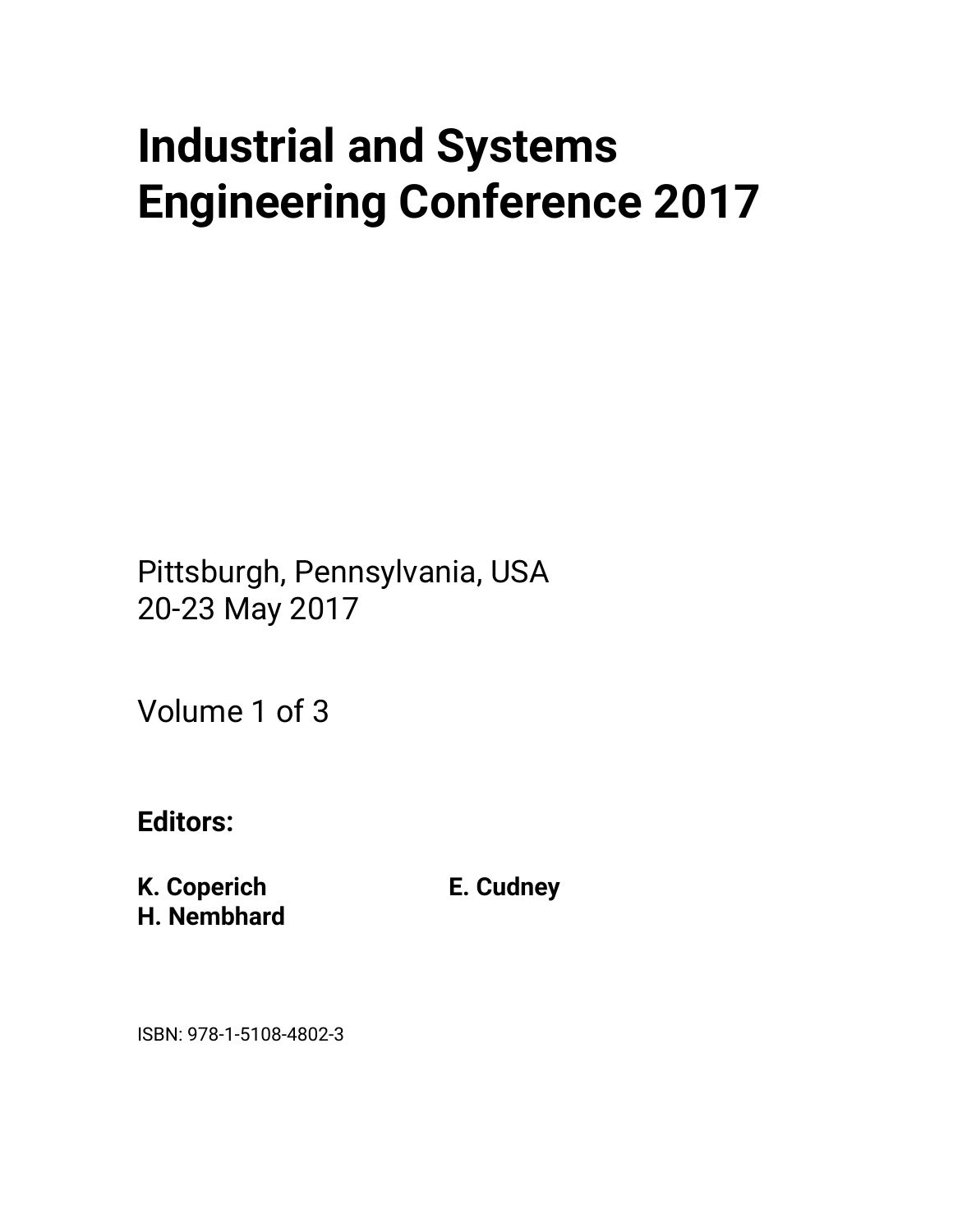**Printed from e-media with permission by:** 

Curran Associates, Inc. 57 Morehouse Lane Red Hook, NY 12571



**Some format issues inherent in the e-media version may also appear in this print version.** 

Copyright© (2017) by Institute of Industrial & Systems Engineers (IISE) All rights reserved.

Printed by Curran Associates, Inc. (2017)

For permission requests, please contact Institute of Industrial & Systems Engineers (IISE) at the address below.

Institute of Industrial & Systems Engineers (IISE) 3577 Parkway Lane, Suite 200 Norcross, GA 30092 USA

Phone: (770) 449-0460 Fax: (770) 441-3295

www.iise.org

#### **Additional copies of this publication are available from:**

Curran Associates, Inc. 57 Morehouse Lane Red Hook, NY 12571 USA Phone: 845-758-0400 Fax: 845-758-2633 Email: curran@proceedings.com Web: www.proceedings.com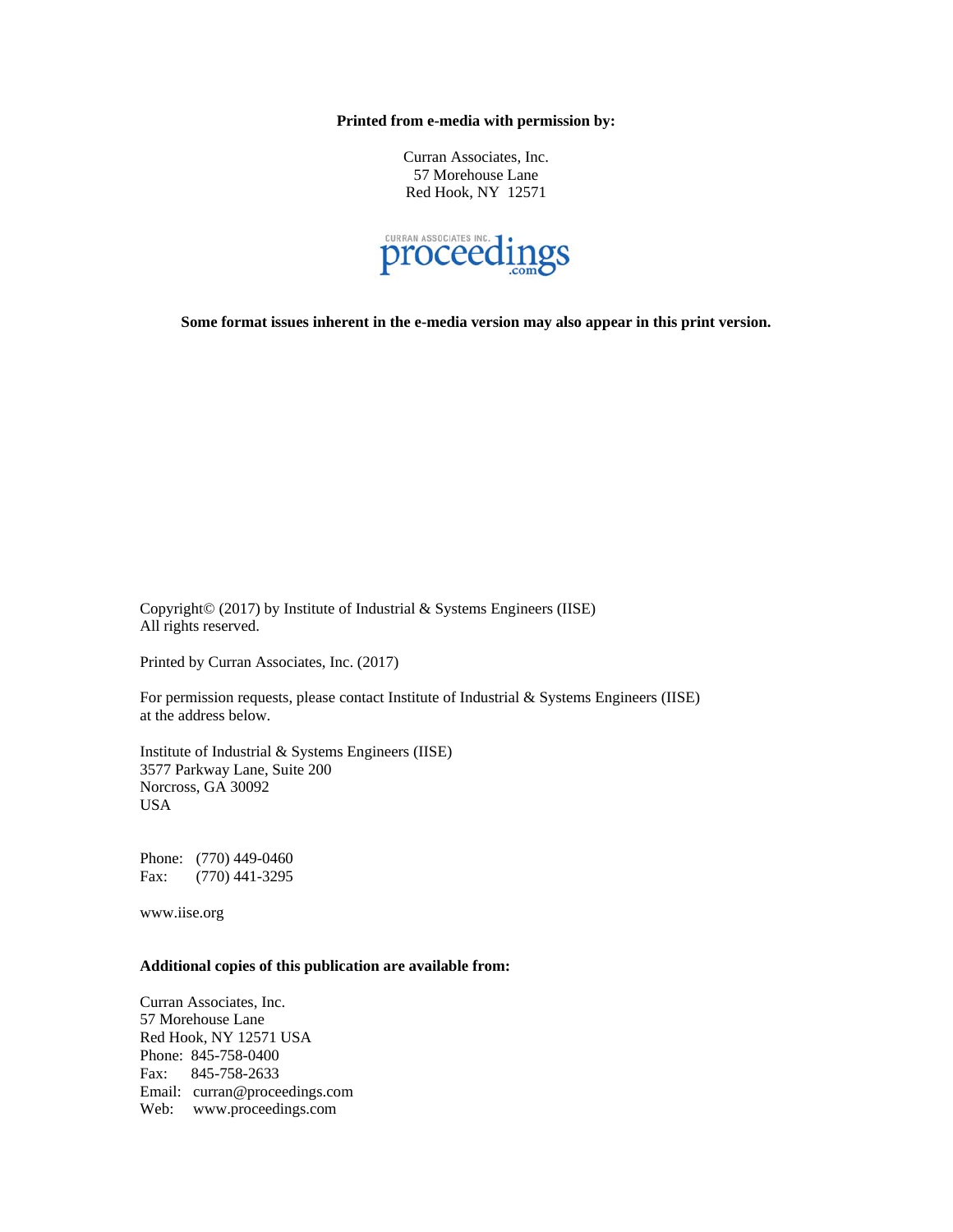## **TABLE OF CONTENTS**

### **VOLUME 1**

| Seyed Sajad Mousavi, Paolo Trucco, Elizabeth A. Cudney                                                                         |  |
|--------------------------------------------------------------------------------------------------------------------------------|--|
| Sangdo Choi                                                                                                                    |  |
| Kanchan Das                                                                                                                    |  |
| INTEGRATING NURSE PREFERENCES AND ORGANIZATIONAL PRIORITIES INTO NURSE                                                         |  |
| Muge Capan, Stephen Hoover, Eric Jackson, David Paul, Robert Locke                                                             |  |
| REAL-TIME LOAD SCHEDULING USING LYAPUNOV OPTIMIZATION FOR TIME SHIFT ABLE LOADS                                                |  |
|                                                                                                                                |  |
| Ashutosh Nayak, Seokcheon Lee                                                                                                  |  |
| Chamila Kalpani Dissanayake, Jennifer Cross, Sasan Torabzadehkhorasani                                                         |  |
|                                                                                                                                |  |
| Vhance Valencia, Christina Rusnock<br>A SAMPLED ENTROPY-BASED METHOD FOR ESTIMATING LITHIUM ION BATTERY CAPACITY               |  |
| Jian Guo, Wanying Shi, Jingchao Li                                                                                             |  |
|                                                                                                                                |  |
| Ben Amaba, Jeff Daniels, Arman Sargolzaei, Tareq Ahram, Saman Sargolzaei                                                       |  |
| Faisal Aglan, Omar Ashour, Anne Pedersen, Angela Zorn, Andrew Lesko, Christopher Lashway                                       |  |
| <b>IMPROVE OPERATING ROOMS PERFORMANCE USING LEAN AND STATISTICAL METHODS: A CASE</b>                                          |  |
| Omar Ashour, Faisal Aglan, Anne Pedersen, Rachael Knox, Nicholas Bowers                                                        |  |
| Charlene Yauch, Douglas Snyder, John Meurer                                                                                    |  |
| Kanchan Das, William McClung                                                                                                   |  |
| DEVELOPMENT OF AN EXPERT SYSTEM FOR WATER DISTRIBUTION NETWORK                                                                 |  |
| Gary Moynihan, Xiaoyin Zhang, Andrew Ernest                                                                                    |  |
| Gary Moynihan, Anh Chau, Stephanie Vereen, Robert Batson                                                                       |  |
|                                                                                                                                |  |
| Mohammad Shbool, Manuel Rossetti                                                                                               |  |
| <b>COMPARING ROADWAY LIGHTING SYSTEMS PERFORMANCE AT RURAL AND URBAN</b>                                                       |  |
| Mohammed Obeidat, Margaret Rys                                                                                                 |  |
| A BAGGAGE-FIRST PROCESSING SIMULATION MODEL FOR INTERNATIONAL ARRIVALS AT A U.S.                                               |  |
| Jorge Duyos, Murat Erkoc, Busra Keles                                                                                          |  |
| Francisco Haces-Fernandez, Haibin Su, Alvaro Martinez, Lucy Camacho, Hua Li, David Ramirez                                     |  |
| MODELING AND SIMULATION FOR PUBLIC POLICY DECISION-MAKING: A PRELIMINARY CAUSAL                                                |  |
| Mahmoud Khasawneh, Raed Jaradat, Tariq Tashtoush, Sawsan Abutabenjeh, Mohammad F. Obeid                                        |  |
| HEURISTIC SOLUTION TO INSPECTION STATION ASSIGNMENT PROBLEM FOR LARGE INSTANCES 121<br>Md Shahriar Jahan Hossain, Bhaba Sarker |  |
| <b>OPTIMIZATION OF REWORK POLICY AND LENGTH OF DEFECTIVE PIPES IN A CONTINUOUS</b><br>Md Shahriar Jahan Hossain, Bhaba Sarker  |  |
|                                                                                                                                |  |
| Ross McCool, John Usher, Lesley Strawderman, Daniel Carruth, Cindy Bethel, David May                                           |  |
| BIVARIATE GAMMA PROCESSES FOR MODELING LITHIUM ION BATTERY AGING MECHANISM 139<br>Jian Guo, Zhaojun Li                         |  |
| <b>EVALUATING THE EFFECTIVENESS OF PREDICTIVE MODELS IN REDUCING HOSPITAL</b>                                                  |  |
| Ahmad Khasawneh, Shengyong Wang, Kaye Reiter, Christopher Powers                                                               |  |
| MANY-OBJECTIVE ENERGY EFFICIENT SCHEDULING WITH LOAD MANAGEMENT IN                                                             |  |
| Aditya Jha, Dilip Kumar Pratihar, Manoj Kumar Tiwari                                                                           |  |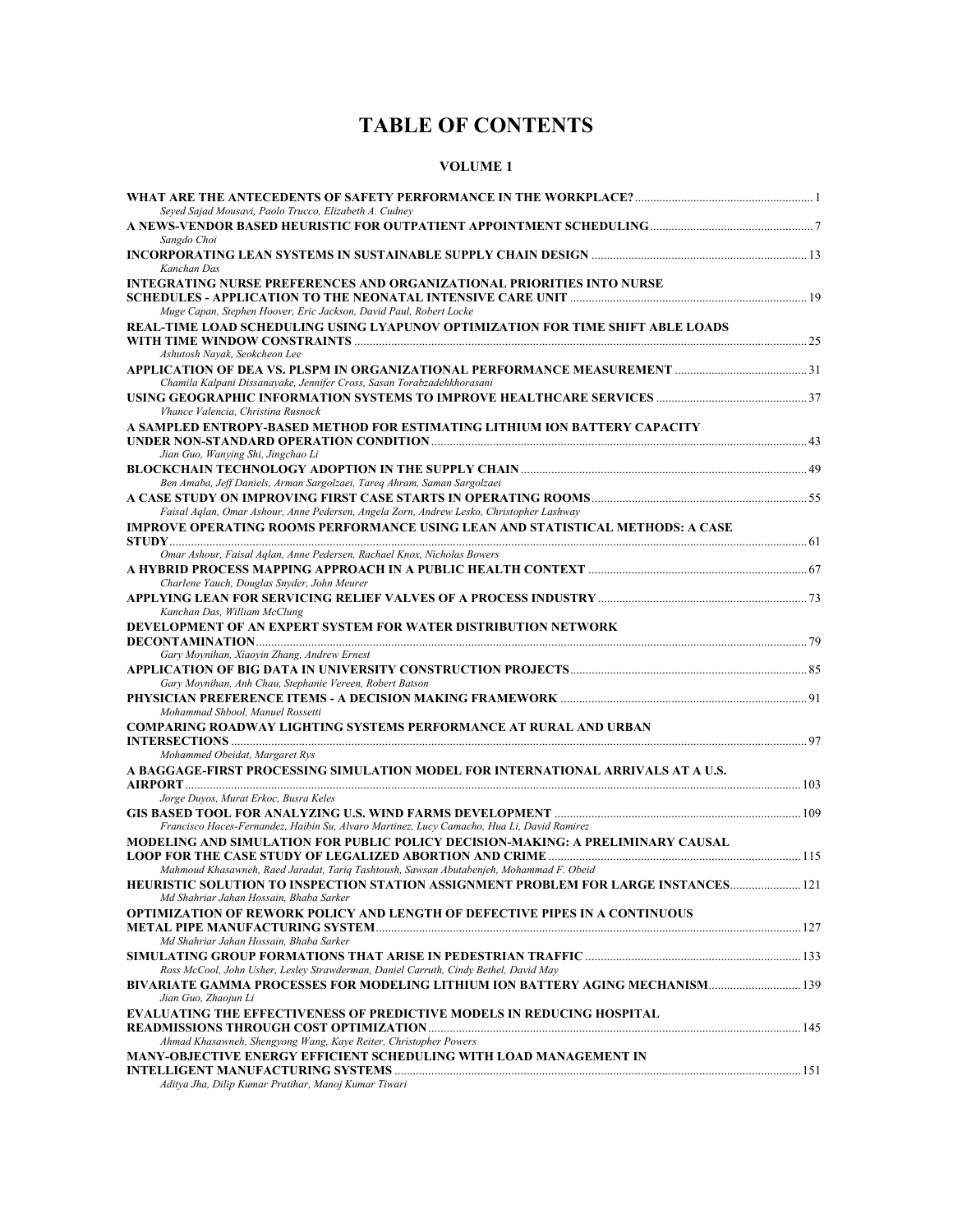| Corinne Mowrey, Pratik Parikh<br>A NON-TRADITIONAL WAREHOUSE LAYOUT WITH MULTIPLE PICKUP AND DEPOSIT POINTS  163             |  |
|------------------------------------------------------------------------------------------------------------------------------|--|
| Akhilesh Mesa, Dale Masel                                                                                                    |  |
| Katharina Renken, Mario Beruvides, Andrea Jackman                                                                            |  |
|                                                                                                                              |  |
| Mengmeng Chen, Luis Rabelo                                                                                                   |  |
| MODELING THE IMPACT OF USER REHABILITATION ON ILLEGAL DRUG TRAFFICKING                                                       |  |
| Thomas Sharkey, Felipe Ortiz                                                                                                 |  |
| A ROBUST OPTIMIZATION APPROACH FOR SCHEDULING DRONES CONSIDERING UNCERTAINTY                                                 |  |
| Seon Jin Kim, Gino Lim, Jaeyoung Cho                                                                                         |  |
| DEVELOPING TIGHT LOWER BOUNDS FOR A BI-CRITERIA BATCHING AND SCHEDULING                                                      |  |
| <b>PROBLEM IN HYBRID FLOW SHOP</b>                                                                                           |  |
| Omid Shahvari, Rasaratnam Logendran<br>CRITICAL SUCCESS FACTORS FOR DIGITAL MANUFACTURING IMPLEMENTATION IN THE              |  |
|                                                                                                                              |  |
| Ana Shinohara, Elias Ribeiro da Silva, Edson Pinheiro de Lima, Fernando Deschamps, Sergio Eduardo Gouvea da Costa            |  |
| AN AGILE APPROACH TO IMPROVE POST-DISASTER ROUTINE CARE FOR CHRONICALLY-ILL                                                  |  |
| Madison Shea, Aadhilakshmi Balasubramanian, Seyedamirabbas Mousavian                                                         |  |
|                                                                                                                              |  |
| Ke Sun, James Luxhoj<br>PATIENT VOLUME PREDICTION AND OPTIMAL NURSE STAFFING AT A POST ANESTHESIA CARE                       |  |
|                                                                                                                              |  |
| Steve Vijayan, Rajiv Rangarajan                                                                                              |  |
| MULTI-OBJECTIVE OPTIMIZATION OF CHEMOTHERAPY IN SILICO BASED ON POPULATION PK-PD                                             |  |
| Jianxu Zhu, Peilian Wang, Ran Liu, Zhibin Jiang                                                                              |  |
| A MULTI-OBJECTIVE EVOLUTIONARY APPROACH TO IMPROVE THE ENVIRONMENTAL                                                         |  |
| Sabahattin Gokhan Ozden, Mario C. Velez-Gallego                                                                              |  |
|                                                                                                                              |  |
| Mohammad Moshref-Javadi, Seokcheon Lee<br>REDUCING PATIENT WAITING TIME IN AN OUTPATIENT CLINIC: A DISCRETE EVENT SIMULATION |  |
|                                                                                                                              |  |
| Niamat Ullah Ibne Hossain, Hunter DeBusk, Md Mahmudul Hasan, Mahmoud Khasawneh, Raed Jaradat                                 |  |
| A POLYNOMIAL-TIME ALGORITHM FOR THE CONTINUOUS SINGLE REFUELING STATION                                                      |  |
| Sang Jin Kweon, Seong Wook Hwang, Jose Ventura                                                                               |  |
| <b>IMPROVED SYSTEM DEVELOPMENT THROUGH NEW STRESSOR SCENARIO CONSTRUCTION FOR</b>                                            |  |
| Alejandro Hernandez                                                                                                          |  |
| MONTE CARLO SIMULATION OF AIRCRAFT OPERATIONS IN AN EFFORT TO REDUCE IN-TRAIL                                                |  |
|                                                                                                                              |  |
| Julio Roa<br>A GAME-THEORETICAL MODEL OF A DECENTRALIZED SUPPLY CHAIN UNDER PRICE SENSITIVE                                  |  |
|                                                                                                                              |  |
| Barbara Venegas Ouintrileo, Jose Ventura                                                                                     |  |
| Hernan Chavez, Krystel Castillo-Villar, Erin Webb                                                                            |  |
|                                                                                                                              |  |
| Dominique Engome Tchupo, Sivamanoj Sreeramakavacham, Jung Hyup Kim, Gretchen Macht                                           |  |
| Paul McCright                                                                                                                |  |
| OPTIMIZING TIERED DAILY FANTASY SPORTS - MATHEMATICALLY MODELING DRAFTKINGS®                                                 |  |
| Sarah Newell, Todd Easton                                                                                                    |  |
|                                                                                                                              |  |
| Abderrahmane Abbou, Viliam Makis, Nooshin Salari                                                                             |  |
| Paul McCright                                                                                                                |  |
| OPTIMAL MAINTENANCE POLICY FOR A THREE-UNIT SYSTEM CONSIDERING PRODUCTION AND                                                |  |
|                                                                                                                              |  |
| Nooshin Salari, Viliam Makis, Abderrahmane Abbou<br>A GENERALIZED FORMULATION FOR THE FLOW REFUELING LOCATION PROBLEM        |  |
|                                                                                                                              |  |
| Jose Ventura, Seong Wook Hwang, Sang Jin Kweon                                                                               |  |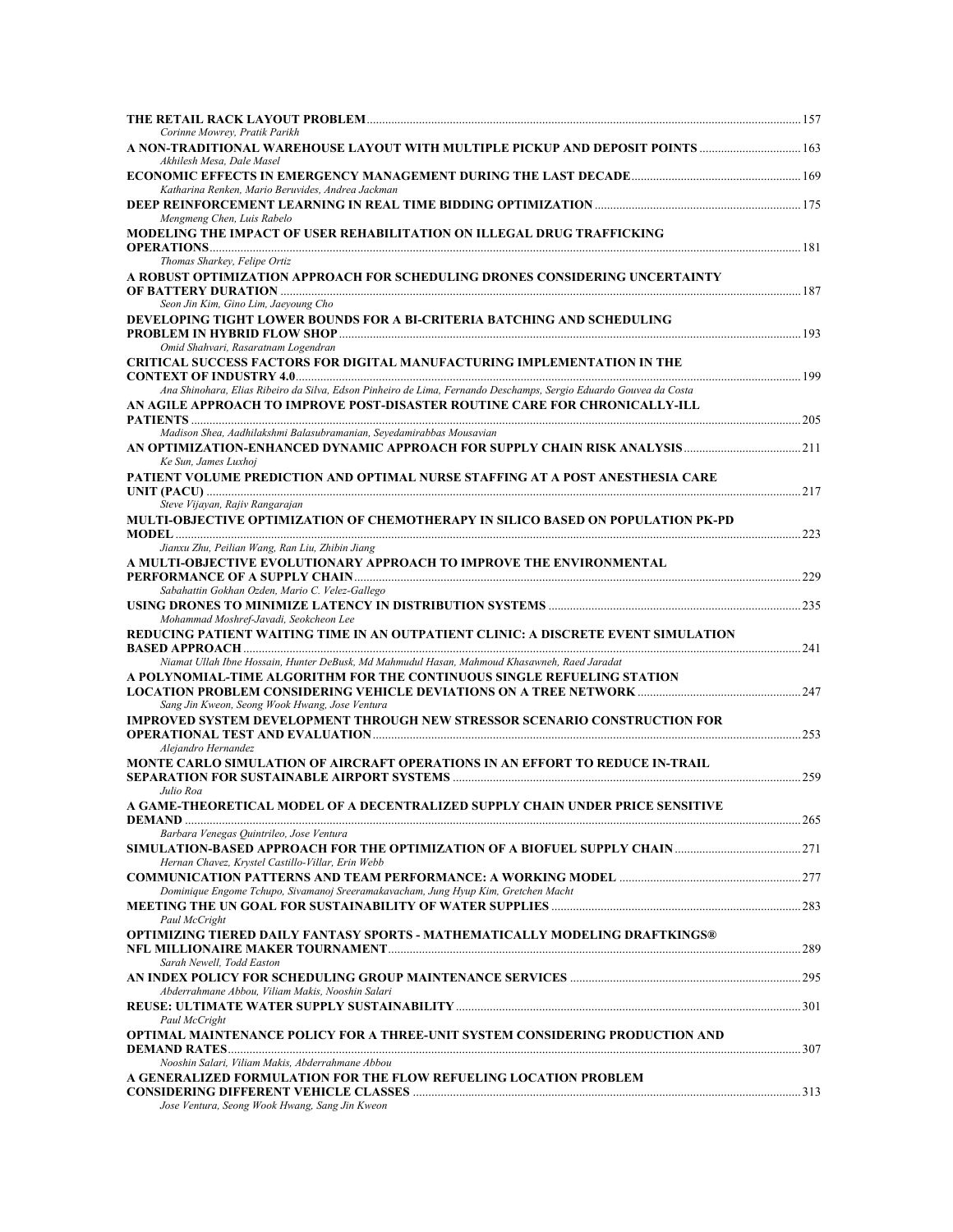| Xin Li, Jose Ventura, Luis F. Ayala                                                                                                                          |  |
|--------------------------------------------------------------------------------------------------------------------------------------------------------------|--|
| A JOINT SUPPLIER SELECTION AND LOT-SIZING PROBLEM CONSIDERING QUALITY CONSTRAINT                                                                             |  |
|                                                                                                                                                              |  |
| Xin Li, Jose Ventura, Jeya Chandra<br>Ezra Wari, Weihang Zhu, Yisha Xiang                                                                                    |  |
| Richard McGrath                                                                                                                                              |  |
| UNDERSTANDING THE RISKS FACED BY PHARMACEUTICAL COMPANIES DURING RECALLS344<br>Sowmya Rao, Jamie Rogers                                                      |  |
| Ashkan Mirzaee, Mohamed Awwad                                                                                                                                |  |
| Kellie Schneider, Mariana Aboujaoude                                                                                                                         |  |
| Alireza Jamalipour, Seyed Niknam, Hossein Cheraghi                                                                                                           |  |
| TRUST IN HUMAN-AUTOMATION TEAMS<br>Christina Rusnock, Michael Miller, Jason Bindewald                                                                        |  |
| A COST-BASED MATERIAL MANAGEMENT MODEL FOR A SUSTAINABLE HOTEL SUPPLY CHAIN 374<br>Raid Al-Aomar, Matloub Hussain                                            |  |
| <b>COOPERATIVE WORKFORCE PLANNING HEURISTIC WITH WORKERS LEARNING/FORGETTING</b><br>Christian Lopez, David Nembhard                                          |  |
| <b>COMPARING ASSISTANTSHIP VS. COURSE-BASED UNDERGRADUATE RESEARCH OPPORTUNITIES  386</b><br>Leslie Potter, Devna Popejoy-Sheriff                            |  |
|                                                                                                                                                              |  |
| Keegan Vaira, Gregory Hammond, Christina Rusnock                                                                                                             |  |
| Eliseo Vilalta-Perdomo, Rosario Michel-Villarreal, John Corliss                                                                                              |  |
| INTELLIGENT AGENT-BASED DYNAMIC SCHEDULING FOR MILITARY MODULAR VEHICLE FLEET  404<br>Xingyu Li, Bogdan Epureanu                                             |  |
| MODELING MULTIPLE UAS PERFORMING AGRICULTURAL SPRAYING; OBJECT-ORIENTED                                                                                      |  |
| William Joyce, Carl Luxhoj, James Luxhoj<br>A HIERARCHICAL FEATURE SELECTION MODEL USING CLUSTERING AND RECURSIVE                                            |  |
| Qianqian Zhang, Haifeng Wang, Sang Won Yoon                                                                                                                  |  |
| REAL TIME CREDIT CARD DEFAULT CLASSIFICATION USING ADAPTIVE BOOSTING-BASED<br>Hongya Lu, Haifeng Wang, Sang Won Yoon                                         |  |
| <b>CLUSTER VECTOR SPACE MODEL: A DIMENSION REDUCTION METHOD FOR TEXT</b><br>Juxihong Julaiti, Soundar Kumara                                                 |  |
| APPLICATION OF COGNITIVE SYSTEMS ENGINEERING FOR MORE EFFECTIVE WORK DESIGN  434<br>Adedeji Badiru, Sharon Bommer                                            |  |
| AN APPROXIMATE DYNAMIC PROGRAMMING APPROACH FOR MULTI-FACILITY CAPACITY                                                                                      |  |
| Sixiang Zhao, William Haskell, Michel-Alexandre Cardin<br>A STOCHASTIC PROGRAMMING APPROACH FOR THE DESIGN OF MULTI-STORY RECYCLING                          |  |
| Elizaveta Kuznetsova, Tsan Sheng Ng, Michel-Alexandre Cardin, He Zhou                                                                                        |  |
| Mingzhen Diao, Michel-Alexandre Cardin, Sizhe Zhang, Elizaveta Kuznetsova                                                                                    |  |
| Harshit Saxena, Katie McConky<br>NEW APPLICATIONS OF THE IRR METHOD IN THE EVALUATION OF INVESTMENT PROJECTS 464<br>Anastasia Blaset Kastro, Nikolay Kulakov |  |
| A TIME-MOTION STUDY IN AN INTENSIVE CARE UNIT USING THE NEAR FIELD                                                                                           |  |
| Xuefei Song, Jung Hyup Kim, Laurel Despins                                                                                                                   |  |
| Dincer Konur                                                                                                                                                 |  |
| Ajay Deshpande, Brian Quanz, Ali Koc, Xuan Liu, Yingjie Li, Yada Zhu, Arun Hampapur, Mahesh Ramakrishna, Qing Zhang Lai,<br>Murali Uppala                    |  |
| Brian Quanz, Ajay Deshpande, Xuan Liu, Yada Zhu, Ali Koc, Yingjie Li                                                                                         |  |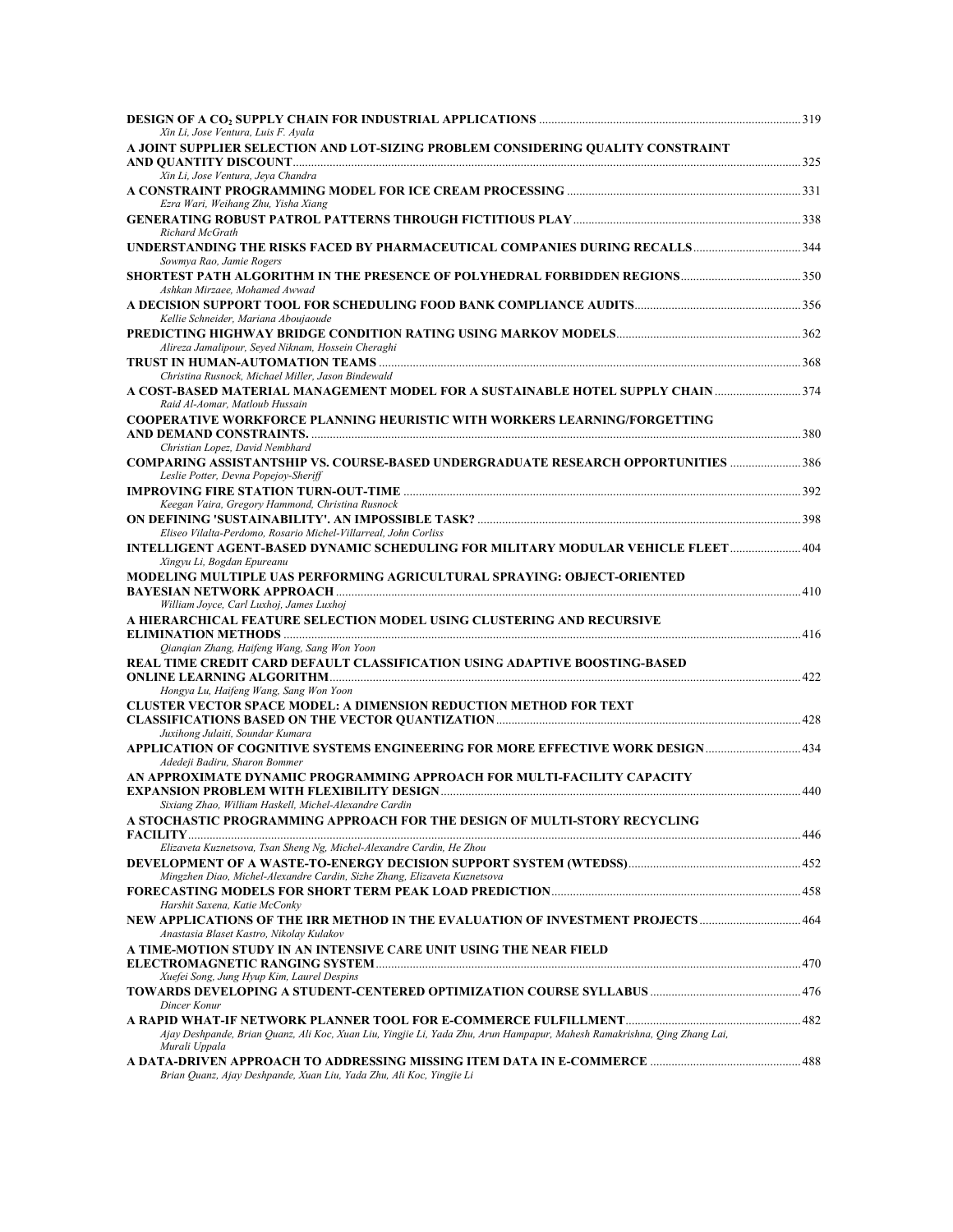| COLLABORATIVE PERISHABLE INVENTORY MANAGEMENT USING DEMAND AND CAPACITY                                                                           | $\sim 494$ |
|---------------------------------------------------------------------------------------------------------------------------------------------------|------------|
| Husam Dauod, Ibrahim Yilmaz, Sang Won Yoon                                                                                                        |            |
| DEVELOPING AN INTEGRATED BEHAVIORAL HEALTH SYSTEM MODEL USING ENGINEERING                                                                         |            |
| Inas Khayal, Mark McGovern, Martha Bruce, Stephen Bartels                                                                                         |            |
| A MIXED INTEGER LINEAR PROGRAMMING MATLAB-BASED METHODOLOGY FOR THE                                                                               |            |
| Taner Cokyasar, Carlos Garcia-Arcaya, Alberto Garcia-Diaz                                                                                         |            |
| Salman Hamdy, Abraham Olufunmilola, Norman Bravan                                                                                                 |            |
| ANALYSIS OF PARKINSON'S DISEASE PATIENT HEALTHCARE UTILIZATION USING ELECTRONIC<br>Jose A. Castro, Mehmet Kilinc, Harriet Nembhard                | 518        |
| MULTI OBJECTIVE OPTIMIZATION OF PROCESS R&D GOALS IN AUTOMATED SEMICONDUCTOR                                                                      |            |
| Yixian Chen, Dheeraj Kayarat, Jeff Binford                                                                                                        |            |
|                                                                                                                                                   |            |
| M. Salazar-Alvarez, Victor Tercero-Gomez, Alvaro Cordero-Franco, Mario Beruvides                                                                  |            |
| Behnam Rahimikelarijani, Arash Abedi, Maryam Hamidi, Jaeyoung Cho, Erik Stromberg                                                                 |            |
| MODELING ACADEMIC PERFORMANCE AND PROCRASTINATION: A STRUCTURAL EQUATION                                                                          |            |
| Ji-Eun Kim, David Nembhard                                                                                                                        |            |
|                                                                                                                                                   |            |
| Wanying Shi, Julie Drzymalski, Jingchao Li                                                                                                        |            |
| Wanying Shi, Julie Drzymalski                                                                                                                     |            |
| MONITORING SURGICAL OUTCOMES WITH A COMPARISON OF RISK-ADJUSTMENT                                                                                 |            |
| Yifeng Yu, Harriet Nembhard, Andrea Yevchak-Sillner, Naleef Fareed<br>OPTIMAL TEMPERATURE CONTROL IN SMART BUILDINGS VIA MODEL PREDICTIVE CONTROL |            |
| Tian Zhang, Jitamitra Desai, Man Pun Wan                                                                                                          |            |
|                                                                                                                                                   |            |
| Wai Lun Cheung, Jitamitra Desai, Rakesh Prakash, Hock Siong Lim<br>A MODEL FOR EVALUATING LIFE CYCLE IMPACT AND RISK UNDER DATA UNCERTAINTIES 579 |            |
| Kena Zhao, Adam Ng, Harn Wei Kua                                                                                                                  |            |
| Ashley Anhalt, Jeffrey Kharoufeh, Arnab Bhattacharya                                                                                              |            |
| Dincer Konur, James Campbell, Sepideh Almasi Monfared                                                                                             |            |
| DATA ANALYTICS APPROACHES FOR BREAST CANCER SURVIVABILITY: COMPARISON OF DATA<br><b>MINING METHODS </b>                                           |            |
| Eyyub Kibis, Esra Buyuktahtakin, Ali Dag                                                                                                          |            |
| Anna Svirsko, Bryan Norman, Seth Hostetler                                                                                                        |            |
|                                                                                                                                                   |            |
| Eric Chicken, Raymond Hill, Joesph Pignatiello<br>OPTIMIZING THE BENEFITS OF HOSPITALS IN HEALTH INFORMATION EXCHANGE NETWORKS:                   |            |
| Abdulaziz Ahmed, Sarah Lam                                                                                                                        |            |
| Marc Teeter, Dincer Konur                                                                                                                         |            |
|                                                                                                                                                   |            |
| Roumen Varbanov, Eric Chicken, Antonio Linero, Yun Yang                                                                                           |            |
| Diana Schwerha, Nick Loree, Alyssa Boudinot                                                                                                       |            |
| Richard Sowdon, Randall Tillman                                                                                                                   |            |
| Emad Rabiei Hosseinabad, Reinaldo. J Moraga                                                                                                       |            |
| THE IMPACT OF TEAM PLANNING ON BACKUP BEHAVIORS: THE MEDIATION EFFECT OF TASK                                                                     |            |
| Zikai Zhou, Pilar Pazos                                                                                                                           |            |
| Satwinder Singh Thind, Samareh Moradpour, Dincer Konur, Suzanna Long, Ruwen Qin                                                                   |            |
| SUPPLIER SEGMENTATION METHOD FOR SELECTION OF RESILIENCE-ENABLING PROCUREMENT                                                                     |            |
| Adam Brown, Fazleena Badurdeen                                                                                                                    |            |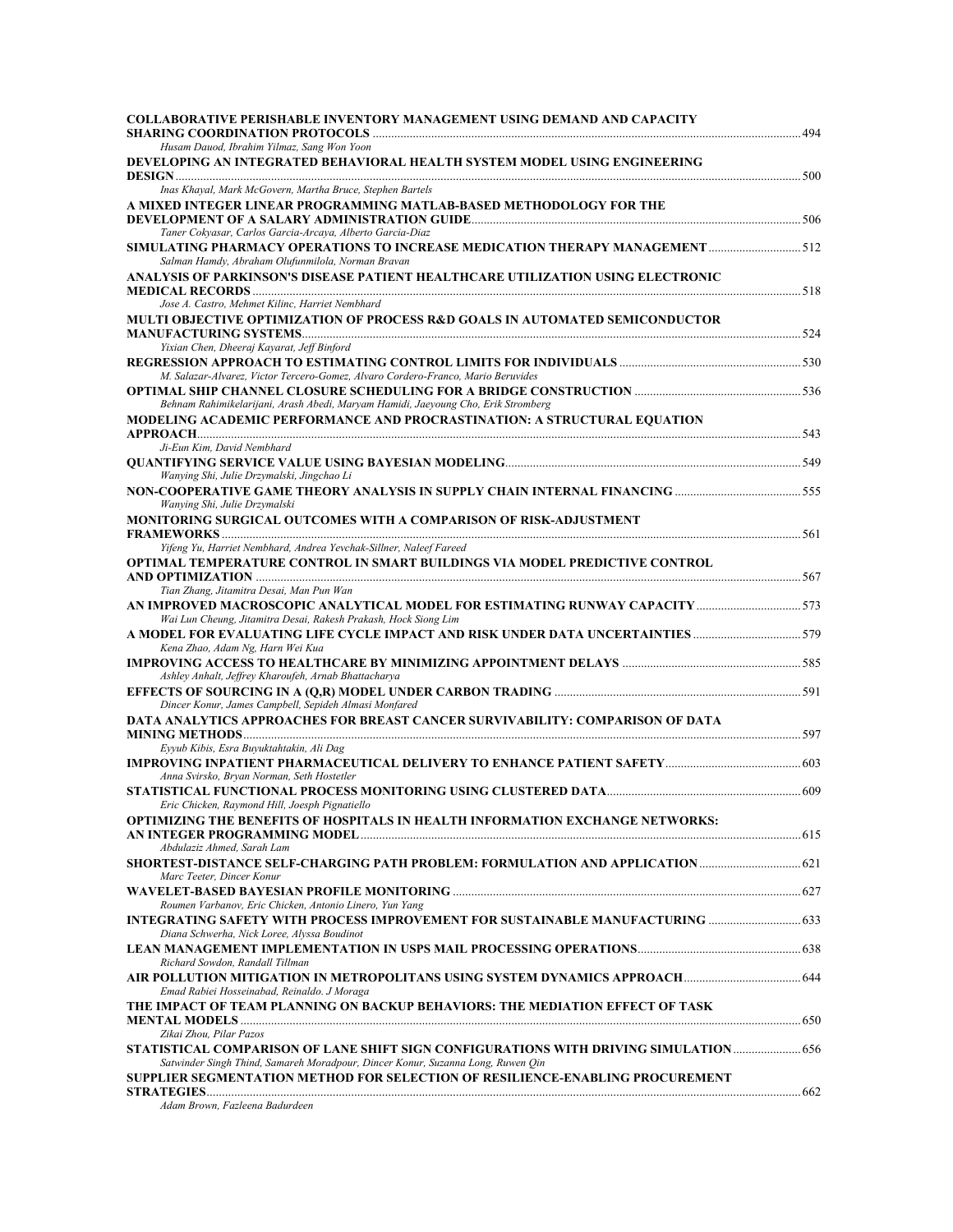| Alan Johnson, Jason Leighton, Joseph Skipper                                           |     |
|----------------------------------------------------------------------------------------|-----|
| <b>IDENTIFICATION AND ANALYSIS OF VARIABLES AFFECTING COMPLETION TIME IN A VIRTUAL</b> |     |
|                                                                                        |     |
| Ikechukwu Ohu, Joshua Nwokeji, Thomas Roache, Andrew Walker, Tinukwa Boulder           |     |
| RISK-AVERSE STOCHASTIC INTEGER PROGRAMS FOR MIXED-MODEL ASSEMBLY LINE                  |     |
|                                                                                        |     |
| Ge Guo, Sarah Ryan                                                                     |     |
| THE DYNAMICS BETWEEN WORKING CAPITAL MANAGEMENT AND TOTAL PRODUCTIVITY                 |     |
|                                                                                        | 686 |
| Naveen Tiruvengadam, Mario Beruvides                                                   |     |
|                                                                                        |     |
| Zhigang Zeng, Theodor Freiheit                                                         |     |
| APPLYING FEEDBACK CONTROL TO MEET VALUE GROWTH TARGETS IN PROJECT MANPOWER             |     |
|                                                                                        | 698 |
| Lizeth Gonzalez-Hernandez. Theodor Freiheit                                            |     |
|                                                                                        |     |
| Eric Easton, Mario Beruvides, Andrea Jackman                                           |     |
| ANALYTICAL MODEL FOR PRODUCTION DECISIONS IN A HIGH-END SERVER MANUFACTURING           |     |
|                                                                                        |     |
| Chanchal Saha, Warren Boldrin, Faisal Aglan, Sreekanth Ramakrishnan                    |     |
| PHYSICAL-STATISTICAL MODELING AND REGULARIZATION OF HIGH-DIMENSIONAL DYNAMICAL         |     |
| <b>SYSTEMS</b>                                                                         | 716 |
| Yao Bing, Hui Yang                                                                     |     |
| Angi Ren, Dazhong Wu, Janis Terpenny, Wenhui Zhang, Peng Liu                           | 722 |

#### **VOLUME 2**

| RECEIVER OPERATING CHARACTERISTIC ANALYSIS FOR FORECASTING OBSOLESCENCE RISK<br>Connor Jennings, Dazhong Wu, Janis Terpenny                                |     |
|------------------------------------------------------------------------------------------------------------------------------------------------------------|-----|
| Maryam Zokaeinikoo, Janis Terpenny                                                                                                                         |     |
| <b>PATIENT DECISION MAKING FOR TRADITIONAL VS 3D PRINTING-BASED MENISCUS</b>                                                                               |     |
| Zimeng Zhang, Shiren Wang<br>Lu He, Yinglei Li, Sunghoon Chung                                                                                             |     |
| Brad Guthrie, Pratik Parikh                                                                                                                                |     |
| Miguel Rojas-Santiago, Shanthi Muthuswamy, Mario C. Velez-Gallego, Maria Hulett, Rodrigo Barbosa                                                           |     |
| AN ANALYSIS ON THE PREVENTION, APPRAISAL AND FAILURE MODEL IN COO: CONVERGENCES                                                                            |     |
| Armando Elizondo-Noriega, David Guemes-Castorena, Mario Beruvides<br>A DATA-SPLITTING ALGORITHM FOR MULTIPLE RUNWAY FLIGHT SEQUENCING AND                  | 770 |
| Rakesh Prakash, Jitamitra Desai<br>HOSPITAL PATIENT FLOW CAPACITY PLANNING SIMULATION MODEL AT VANCOUVER COASTAL<br>776                                    |     |
| Ernest Wu, Amanda Yuen<br>THREE-LAYER ARCHITECTURE FOR CONTROL AND ROUTING OF AGVS IN THE MEGA                                                             |     |
| Zhipeng Oiu<br>A HYBRID PENALTY-BASED DYNAMIC POLICY FOR EFFECTIVE DEPARTURE PUSHBACK CONTROL 788<br>Jitamitra Desai, Guan Lian, Sandeep Srivathsan        |     |
| EVALUATING THE GENERALIZABILITY OF AN APPROACH TO IMPROVE THE INPATIENT DAY-OF-<br>DISCHARGE PROCESS 294<br>Nicholas Ballester, Pratik Parikh, Jordan Peck |     |
| Andrew Yu, Brett Shields, Janice Tolk, James Simonton                                                                                                      |     |
| MINIMIZING COST OF PARALLEL MACHINE REPLACEMENT IN CONSTRUCTION PROJECTS WITH<br>806<br>Javad Seif, Andrew Yu, Brett Shields                               |     |
| Md. Hasan Shahriar Simanto, Gretchen Macht                                                                                                                 |     |
| Michael Kuhl, Siddharth Garg                                                                                                                               |     |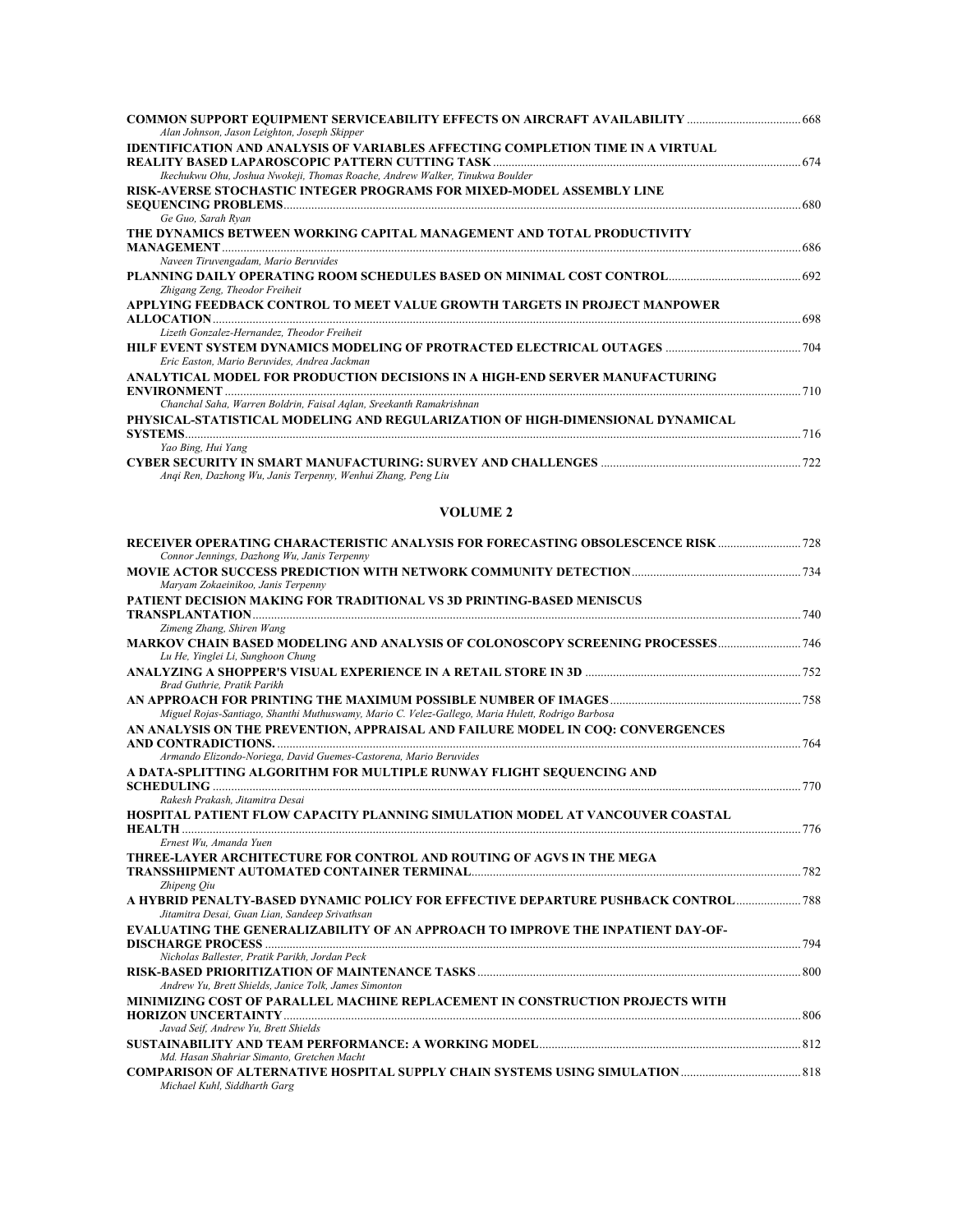| APPLICATION OF MODEL PREDICTIVE CONTROL TO PACE PATIENTS ENTERING THE OPERATING                                                                                   |  |
|-------------------------------------------------------------------------------------------------------------------------------------------------------------------|--|
| Zhigang Zeng, Theodor Freiheit                                                                                                                                    |  |
| AN INTEGRATED SYSTEM-ORIENTED RISK AND RELIABILITY ANALYSIS METHODOLOGY TO<br>1830. IMPROVE MAINTENANCE STRATEGIES OF BEVERAGE FILLING AND PACKING LINE EQUIPMENT |  |
| Jalay Kapadia, Maryam Tabibzadeh                                                                                                                                  |  |
| Megan Kuk, Anil Kumar, Osama Abudayyeh, Tycho Fredericks, Steven Butt<br>K-MODES CLUSTERING ALGORITHM FOR CELL FORMATION OF CELLULAR MANUFACTURING                |  |
|                                                                                                                                                                   |  |
| Mohammed Alhendi, Mohammed Aladeemy, Jinkun Lee<br>FACILITATING BETTER DESIGN OUTCOMES THROUGH A COHESIVE MODEL OF INNATE                                         |  |
| Gary Gress, Theodor Freiheit                                                                                                                                      |  |
| AN ARTIFICIAL BEE COLONY ALGORITHM FOR MINIMIZING TOTAL WEIGHTED TARDINESS OF<br>Maria Hulett, Purushothaman Damodaran                                            |  |
|                                                                                                                                                                   |  |
| Alireza Namdari, Julie Drzymalski, Hamid Tohidi                                                                                                                   |  |
| Alireza Namdari, Siavash Mohammadi, Julie Drzymalski, Christian Salmon                                                                                            |  |
| AUTOMATED MANUFACTURABILITY ANALYSIS FOR CONCEPTUAL DESIGN IN NEW PRODUCT<br>Michael Hoefer, Niechen Chen, Matthew Frank                                          |  |
| Michael Hoefer, Matthew Frank, Michael Dorneich                                                                                                                   |  |
| A MULTI-OBJECTIVE MPEC MODEL FOR DISASTER MANAGEMENT OF POWER SYSTEM                                                                                              |  |
|                                                                                                                                                                   |  |
| Saeedeh Abbasi, Masoud Barati, Gino Lim                                                                                                                           |  |
| Samuel Mayer, Mark Reith<br>Chao Shi, Ling Rothrock                                                                                                               |  |
| Venkata Satya Surya Narayana Rao Kambhampati                                                                                                                      |  |
|                                                                                                                                                                   |  |
| Quarterman Lee                                                                                                                                                    |  |
| Rachael Boone, Serina Haddad, Emma Campbell                                                                                                                       |  |
| Nosaiba Dar Mousa, Sarah Lam, Sreekanth Ramakrishnan                                                                                                              |  |
| Nasim Nezamoddini, Yong Wang<br>PEER-BASED GAMIFICATION OF CHALLENGING CONCEPTS IN ENGINEERING EDUCATION:                                                         |  |
| Jingwen Li, Ling Rothrock, Guodong Pang                                                                                                                           |  |
| MISFIRE FAULT DIAGNOSIS IN THE INTERNAL COMBUSTION ENGINE USING THE ARTIFICIAL                                                                                    |  |
| Kamal Jafarian, Mohammadsadegh Mobin                                                                                                                              |  |
| PREDICT THE PROBABILITY AND SALARY TO GET DATA SCIENCE JOB IN TOP COMPANIES945<br>Wangming Situ, Lei Zheng, Xiaozhou Yu, Mahmoud Daneshmand                       |  |
| Yu Jin, Harry Pierson, Haitao Liao                                                                                                                                |  |
| Gazi Md Daud Iqbal, Jay Rosenberger, Rohit Rawat, Victoria Chen, Robert Gatchel                                                                                   |  |
| Michelle Zugg, Goutham Ramaraj, Ge Guo, Maryam Nikouei-Mehr, Guiping Hu, Caroline Krejci, Dave Sly, Sarah Ryan, Lizhi<br>Wang, Mike Helwig                        |  |
| THE EFFECTS OF BUILDING ORIENTATION ON ENERGY CONSUMPTION USING BUILDING                                                                                          |  |
| Mehdi Khazaeli, Randeep Singh, Mehal Vitthal                                                                                                                      |  |
| Sara Kohtz, Lu He, Wareef Al Najjar, Thaer Alghoul                                                                                                                |  |
| TASK SCHEDULING FOR AUTONOMOUS SHUTTLE AND STACKER CRANE WAREHOUSING                                                                                              |  |
| Yanyan Wang, Mingzhou Jin<br>ENERGY EFFICIENCY USING MACHINE LEARNING - TARGETING SMALL AND MEDIUM-SIZED                                                          |  |
| Ankit DuttaGupta, Ona Egbue                                                                                                                                       |  |
|                                                                                                                                                                   |  |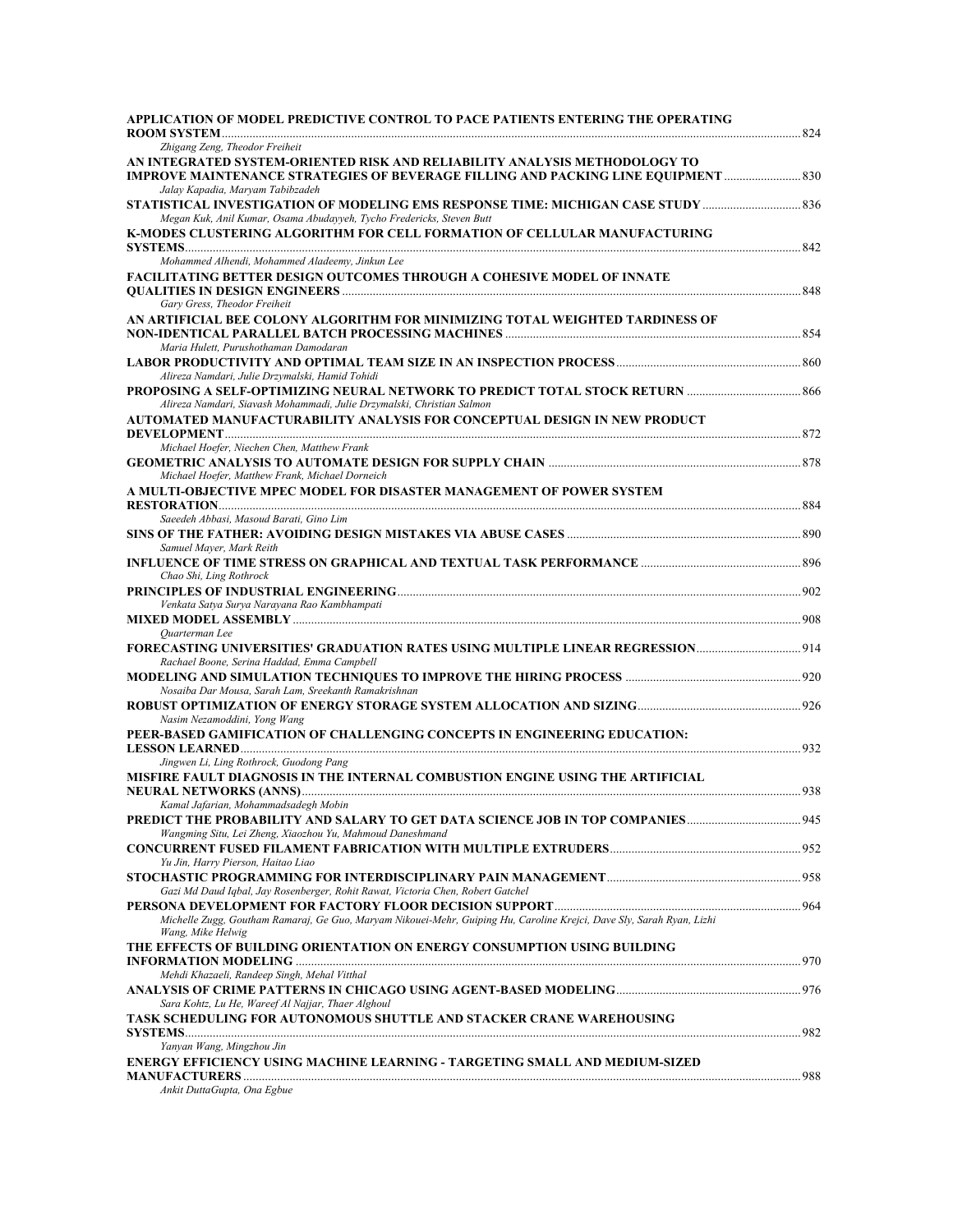| Mychael Ochonogor, Ona Egbue                                                                             |  |
|----------------------------------------------------------------------------------------------------------|--|
| A INDIVIDUAL FEAR FACTOR MODEL FOR INFORMATION TRANSMISSION AND HUMAN BEHAVIOR                           |  |
| Yuyang Chen, Chih-Hang Wu, Kaiming Bi, David Ben-Arieh, Songnian Zhao, Yan Kuang                         |  |
| A NEW EVIDENCE BASED OPTIMAL CONTROL (EBOC) METHOD FOR BETTER SEPSIS CLINICAL                            |  |
|                                                                                                          |  |
| Kaiming Bi, Yuyang Chen, Chih-Hang Wu, David Ben-Arieh, Songnian Zhao, Yan Kuang                         |  |
| Mostafa Sabbaghi, Sara Behdad                                                                            |  |
| THE IMPLEMENTATION OF HYBRID MTS\MTO AS A PROMOTER TO LEAN-AGILE: A SIMULATION                           |  |
| Farouq Halawa, In-Gyu Lee, Md Ehsan Khan, Wenfei Shen, Nagendra Nagarur                                  |  |
| RELATIONSHIP BETWEEN FORMAL ENGINEERING DESIGN METHODOLOGIES AND HUMAN                                   |  |
|                                                                                                          |  |
| Gary Gress, Theodor Freiheit<br>A MODEL-BASED APPROACH OF DATA ANALYSIS AND PREDICTION IN CHRONIC KIDNEY |  |
|                                                                                                          |  |
| Farouq Halawa, Samar Alhihi, Wenfei Shen, Daehan Won                                                     |  |
| ASSEMBLY DESIGN FRAMEWORK FOR ADDITIVE MANUFACTURING BASED ON AXIOMATIC                                  |  |
| Yosep Oh, Sara Behdad                                                                                    |  |
|                                                                                                          |  |
| Khalid Aram, Mohammed Alhendi, Yiding Cao, Daehan Won                                                    |  |
| FUZZY-BASED INTEGRATED CUSTOMER SATISFACTION INDEX TO ENABLE ENGINEERING                                 |  |
| Celestine Aguwa, Leslie Monplaisir, Darlington Egeonu, Egbe-Etu Etu                                      |  |
|                                                                                                          |  |
| Manny Hill, Ashley Tish<br>TRANSLATING CAPACITY AND PROVIDER CONSTRAINTS INTO A MATHEMATICAL MODEL FOR   |  |
|                                                                                                          |  |
| Manny Hill                                                                                               |  |
| Zhengyang Hu, Amanda Balaskovits, Guiping Hu                                                             |  |
| A MATHEMATICAL APPROACH FOR CLASSIFYING INPUT PARAMETERS FOR INFECTIOUS DISEASE                          |  |
| Amarnath Banerjee, Anna Paula Galvao Scheidegger                                                         |  |
|                                                                                                          |  |
| Eduardo Perez, David Dzubay                                                                              |  |
| PRELIMINARY STUDY ON NEUROLOGICAL MEASURE OF HUMAN TRUST IN AUTONOMOUS                                   |  |
| <b>SYSTEMS</b><br>Seeung Oh, Younho Seong, Sun Yi                                                        |  |
| <b>INTEGRATION OF SAFETY AND PROCESS IMPROVEMENT TO IMPROVE PERCEIVED</b>                                |  |
|                                                                                                          |  |
| Alyssa Boudinot, Nick Loree, Diana Schwerha                                                              |  |
| Elizabeth Ayala, Lourdes A. Medina, Jessica Gonzalez                                                     |  |
|                                                                                                          |  |
| Tom Clark, Luis Rabelo, Hulya Yazici                                                                     |  |
| Hung Nguyen, Xuxue Sun, Zijun Zhang, Mingyang Li                                                         |  |
| OPTIMIZATION OF HIE NETWORK SUBSCRIPTION RATES AND INVESTIGATION OF EFFECT OF A                          |  |
| Safak Yakti, Husam Dauod, Sarah Lam                                                                      |  |
| OPTIMAL BLENDING OF WOODY BIOMASS UNDER COST, QUALITY AND UNCERTAINTY                                    |  |
|                                                                                                          |  |
| Mowen Lu, Jiaqi Qian, Sandra Eksioglu, Mohammad Roni                                                     |  |
| Omid Mohammadi Arani, Nadiye Erdil                                                                       |  |
|                                                                                                          |  |
| Shiyang Huang, Colin Brown, Guiping Hu                                                                   |  |
| Samar Alhihi, Daniel Trembley, Sarah Lam                                                                 |  |
| IMAGES BASED ONLINE CLOSED LOOP QUALITY CONTROL FOR ADDITIVE MANUFACTURING                               |  |
| Zhenyu Kong, Chenang Liu                                                                                 |  |
|                                                                                                          |  |
| Jasmine McKenzie, Santosh Kumar Parupelli, Demetrius Martin, Salil Desai                                 |  |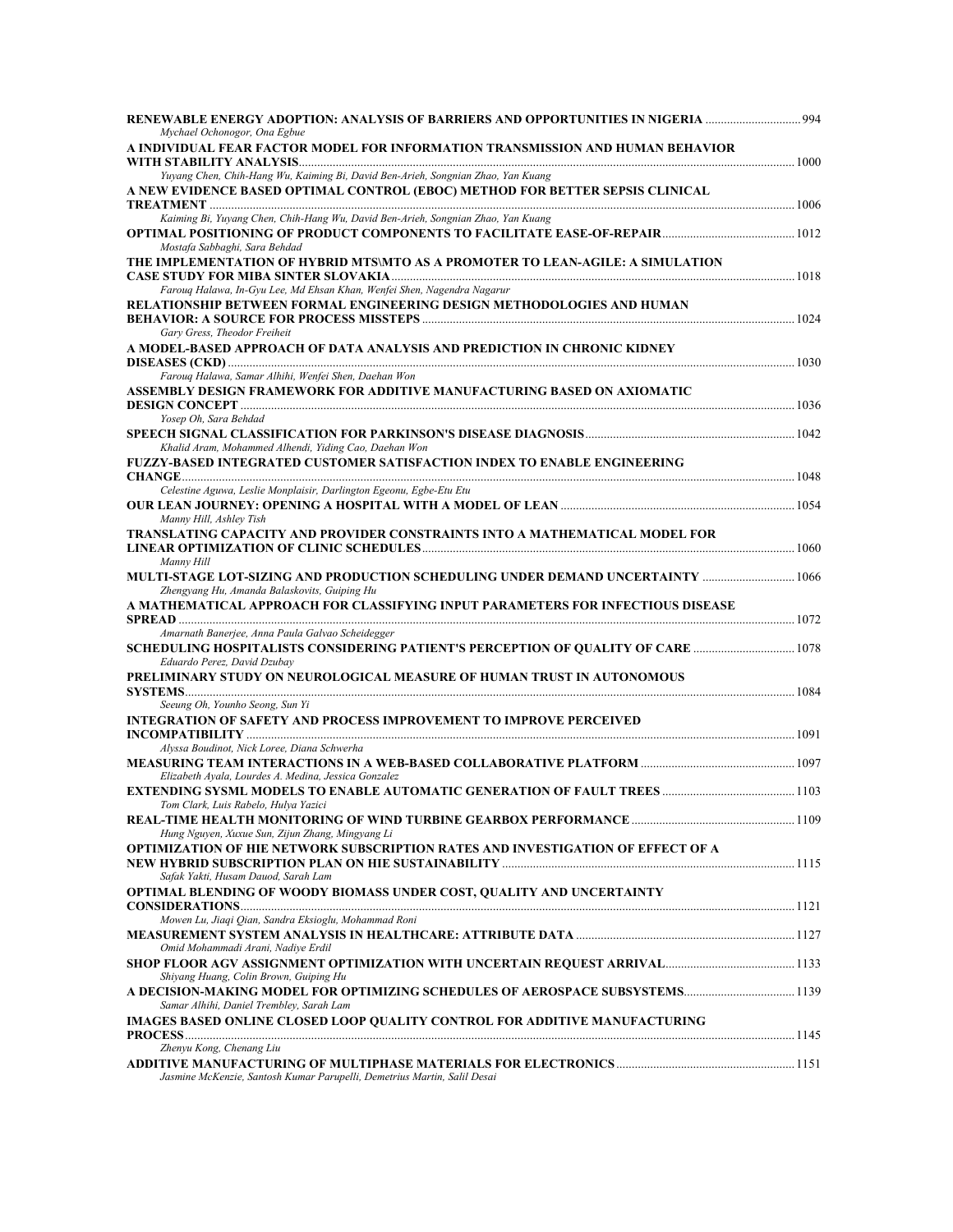| DECISION ANALYSIS WITH LIMITED INFORMATION: DESIGNING DISPATCHING ALGORITHMS FOR                                                   |  |
|------------------------------------------------------------------------------------------------------------------------------------|--|
| Shiladitya Chakravorty, Sarah Lam                                                                                                  |  |
| Sasan Khorasani, Jennifer Cross, Ramyar Feizi, Md Saiful Islam                                                                     |  |
| OPTIMAL ORDERING POLICIES UNDER TRANSPORTATION DISRUPTIONS AND UNRELIABLE                                                          |  |
| Khalid Aram, Khalid Almaghayreh, Ana'am Alzu'bi                                                                                    |  |
|                                                                                                                                    |  |
| Muyang Sun, Hyojung Kang                                                                                                           |  |
| Lucia Darrow, Chinweike Eseonu                                                                                                     |  |
| A DISCRETE-EVENT SIMULATION MODEL FOR ADAPTIVE ALLOCATION OF POLICE PATROL 1187<br>Khan Md Ariful Haque, Victoria Chen, Brian Huff |  |
| Christopher Lashway, Faisal Aqlan, Melanie Ford                                                                                    |  |
|                                                                                                                                    |  |
| Armagan Bayram, Bahriye Cesaret                                                                                                    |  |
| ADAPTIVE INTERVENTIONS TREATMENT MODELLING AND REGIMEN OPTIMIZATION USING                                                          |  |
|                                                                                                                                    |  |
| Abiral Baniya, Qiquan Qiao, Huitian Lu, Stephen Herrmann                                                                           |  |
| MODELLING OF THE SOLID ELECTROLYTE INTERFACE (SEI) LAYER USING KINETIC MONTE                                                       |  |
|                                                                                                                                    |  |
| Bigyan Khanal, Behzad Bahrami, Qiquan Qiao, Huitian Lu                                                                             |  |
| A LOCATION-INVENTORY MODEL FOR DEPLOYING BATTERY SWAPPING AND SUPERCHARGE                                                          |  |
|                                                                                                                                    |  |
| Jie Zhang, Lihui Bai, Tongdan Jin                                                                                                  |  |
|                                                                                                                                    |  |
| Sura Al-Qudah, Nathan Romond                                                                                                       |  |
| A DECOMPOSITION APPROACH FOR BI-OBJECTIVE MIXED-INTEGER LINEAR PROGRAMMING                                                         |  |
|                                                                                                                                    |  |
| Hadi Farhangi, Dincer Konur, Cihan Dagli                                                                                           |  |
| <b>SET-BASED MIN-MAX AND MIN-MIN ROBUSTNESS FOR MULTI-OBJECTIVE ROBUST</b>                                                         |  |
|                                                                                                                                    |  |
| Hadi Farhangi, Dincer Konur                                                                                                        |  |
| EXPERIMENTAL STUDY OF AIR NOZZLE PARAMETERS FOR AIR SUSPENSION-BASED ADDITIVE                                                      |  |
|                                                                                                                                    |  |
| Ye Li, Bharath Nagolu                                                                                                              |  |
| A HEURISTICS-BASED SOLUTION METHOD TO SOLVE THE VEHICLE AND LOADER ROUTING                                                         |  |
|                                                                                                                                    |  |
| Heungjo An                                                                                                                         |  |
|                                                                                                                                    |  |
| Marcia Echeveste, Daniel Mosse                                                                                                     |  |
|                                                                                                                                    |  |
| Catalina Ramirez, Daniel Castillo, Astrid Bernal, Maria Mercedes Suarez, Gabriela Diaz, Camilo Navarro                             |  |
|                                                                                                                                    |  |
| Zhiyue Yang, He Zhou, Chin Hon Tan                                                                                                 |  |
|                                                                                                                                    |  |
| Marcos Buestan, Cinthia Perez, Anjouli Ayala, Roberto Castillo                                                                     |  |
|                                                                                                                                    |  |
| Mohammad Al-Mashraie, Donald Wiesenforth, Daniel Loman                                                                             |  |
| A NOVEL PATTERN-FREQUENCY TREE APPROACH FOR TRANSITION ANALYSIS AND ANOMALY                                                        |  |
|                                                                                                                                    |  |
| Cheng-Bang Chen, Hui Yang, Soundar Kumara                                                                                          |  |
| <b>CHARACTERIZATION AND QUALITY ASSESSMENT OF SHAPE MEMORY POLYMER PARTS</b>                                                       |  |
|                                                                                                                                    |  |
| Tzu-Liang Tseng, Carlos Garcia, Chun-Che Huang, Yirong Lin                                                                         |  |
|                                                                                                                                    |  |
| Manuel Rossetti, Payam Parsa, Shengfan Zhang                                                                                       |  |
| SEM BASED IMAGE DATA MINING FOR QUALITY CONTROL OF NANOFIBER REINFORCED PIEZO-                                                     |  |
|                                                                                                                                    |  |
| Tzu-Liang Tseng, Zhonghua Hu, Jianguo Wu, Richard Chiou, Aditya Akundi, Hoejin Kim                                                 |  |
| IMPACT OF A LOCALIZED LEAN SIX SIGMA IMPLEMENTATION ON OVERALL PATIENT SAFETY                                                      |  |
|                                                                                                                                    |  |
| Luvianca Gil, Pilar Pazos, Rolando Del Aguila, Mamadou Seck                                                                        |  |
| PROBABILISTIC METHODS FOR LONG-TERM DEMAND FORECASTING FOR AVIATION                                                                |  |
|                                                                                                                                    |  |
| Minxiang Zhang, Cameron MacKenzie, Caroline Krejci, John Jackman, Guiping Hu, Charles Hu, Gabriel Burnett, Adam Graunke            |  |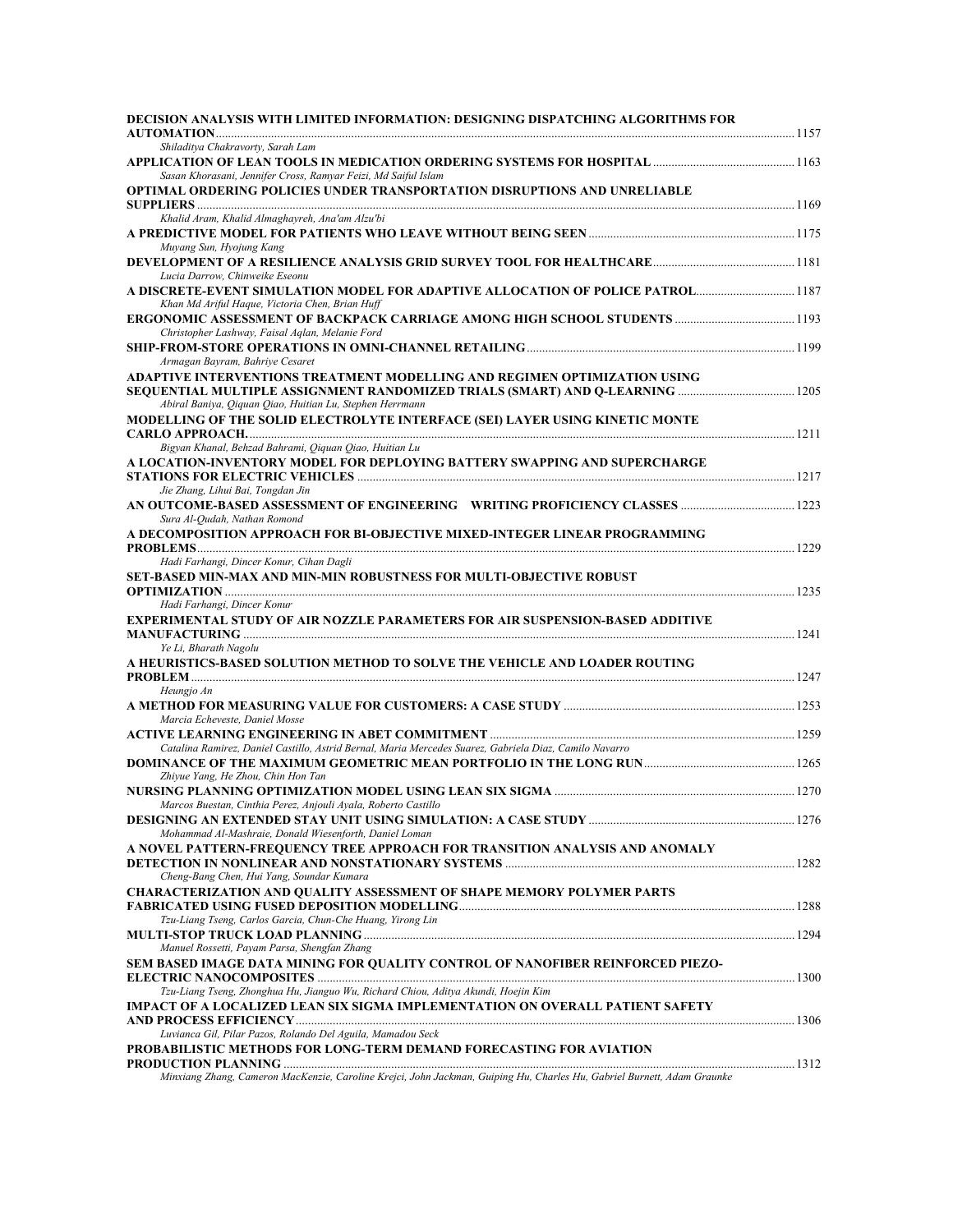| PROGRAM PERFORMANCE IMPACT OF INTEGRATING PROGRAM MANAGEMENT AND SYSTEMS                                                   |  |
|----------------------------------------------------------------------------------------------------------------------------|--|
| Eric Rebentisch, Thomas Reiner, Edivandro Conforto, Stefan Breunig                                                         |  |
| URBAN ROAD NETWORK CRISIS RESPONSE MANAGEMENT: TIME-SENSITIVE DECISION                                                     |  |
| Sinan Salman, Suzan Alaswad                                                                                                |  |
| Isis Narvaez-Bandera, Fernando Sanchez, Wandaliz Torres-Garcia                                                             |  |
| SIMULATION OF VA HOSPITAL LENGTH OF STAY FOR ANALYZING ADDITIONAL INPATIENT BED                                            |  |
|                                                                                                                            |  |
| Tatiana Cardona, Ivan Guardiola, Elizabeth Cudney                                                                          |  |
| Tony Rodriguez, OluFemi Omitaomu, Jim Ostrowski, Budhendra Bhaduri                                                         |  |
| REPETITIVE UPPER EXTREMITY MUSCULOSKELETAL RISKS UTILIZING WEARABLE SENSOR ARM                                             |  |
| Marit Johnson, Breanna Conrardy, Zachary Kohama, Adam K. Piper                                                             |  |
| PROFITABLE REMANUFACTURING PROCESSES IN SMALL AND MEDIUM SIZED COMPANIES: A                                                |  |
|                                                                                                                            |  |
| Valerie Maier-Speredelozzi, Stefan Fertmann                                                                                |  |
|                                                                                                                            |  |
| Pranav Joshi                                                                                                               |  |
| ICTS' USE IN CUSTOMER-SUPPLIER RELATIONSHIP ON COLLABORATIVE NPD: LITERATURE                                               |  |
|                                                                                                                            |  |
| Daisy Valle, Mateus Lima, Alejandro G. Frank                                                                               |  |
| THE USABILITY ANALYSIS OF CHATBOT TECHNOLOGIES FOR INTERNAL PERSONNEL                                                      |  |
| Julia Lisa Saenz, Elizabeth Gustitis, Andres Mena, Walker Burgess, Farzan Sasangohar                                       |  |
|                                                                                                                            |  |
| Rawan Alshaiji, Michael Tankus, Chinweike Eseonu                                                                           |  |
|                                                                                                                            |  |
| Amarnath Banerjee, Sivakumar Muthukumaraswamy, John Buchanan, Austin McCulloch, Nina Robson                                |  |
|                                                                                                                            |  |
| Ana Muriel, Michael Prokle                                                                                                 |  |
|                                                                                                                            |  |
| Azadeh Sadeghi, Roohollah Younes Sinaki, Gursel A. Suer                                                                    |  |
| ESTIMATION OF PRODUCT LIFETIME CONSIDERING GAMMA DEGRADATION PROCESS WITH                                                  |  |
|                                                                                                                            |  |
| Shah Limon, Om Yadav, Bimal Nepal                                                                                          |  |
| DETERMINANTS OF GOAL ACHIEVEMENT FOR CONTINUOUS IMPROVEMENT PROJECTS IN                                                    |  |
|                                                                                                                            |  |
| Fernando Gonzalez Aleu, Eileen Van Aken. Jennifer Cross, Wiljeana Glover                                                   |  |
| YIELD-COMPENSATED PRODUCTION OVER-STARTS IN A MULTI-STAGE MANUFACTURING                                                    |  |
|                                                                                                                            |  |
| Ana Muriel, Nicole Lynch, Jared Marvel, Rajesh Subbu, Michael Winter                                                       |  |
|                                                                                                                            |  |
| Karen Lopez-Gonzalez, Cesar Davila, Saylisse Davila, Wandaliz Torres-Garcia                                                |  |
| INNOVATION ECOSYSTEMS IN ENGINEERING EDUCATION: FROM LOCAL EXPERIENCES TO A                                                |  |
| Istefani Paula, Jose Luis Duarte Ribeiro, Babs Carryer, Luis Rabelo, Daniel Mosse, Fernando Araujo, Angela Danilevicz, Ana |  |
| Paula Kloeckner Tudesco, Maria Auxiliadora Cannarozzo Tinoco                                                               |  |
| THE IMPACT OF REQUIREMENTS MANAGEMENT DOCUMENTATION ON SOFTWARE PROJECT                                                    |  |
|                                                                                                                            |  |
| Sujatha Alla, Pilar Pazos, Rolando Del Aguila                                                                              |  |
|                                                                                                                            |  |
| Ashley Skeete, Julie Drzymalski, Thomas K. Keyser                                                                          |  |
|                                                                                                                            |  |
| Anupam Mukhopadhyay                                                                                                        |  |
| Gregory Aliaga, Byungik Chang, Roy Issa                                                                                    |  |

#### **VOLUME 3**

| A MULTI-PRODUCT ECONOMIC PRODUCTION QUANTITY PROBLEM FOR IMPERFECT |      |
|--------------------------------------------------------------------|------|
|                                                                    | 1459 |
| Pablo Biswas                                                       |      |
|                                                                    |      |
| Bahram Asiabanpour, Zaid Almusaid                                  |      |
|                                                                    |      |
| Anuj Mittal, Veronica White, Caroline Krejci                       |      |
|                                                                    |      |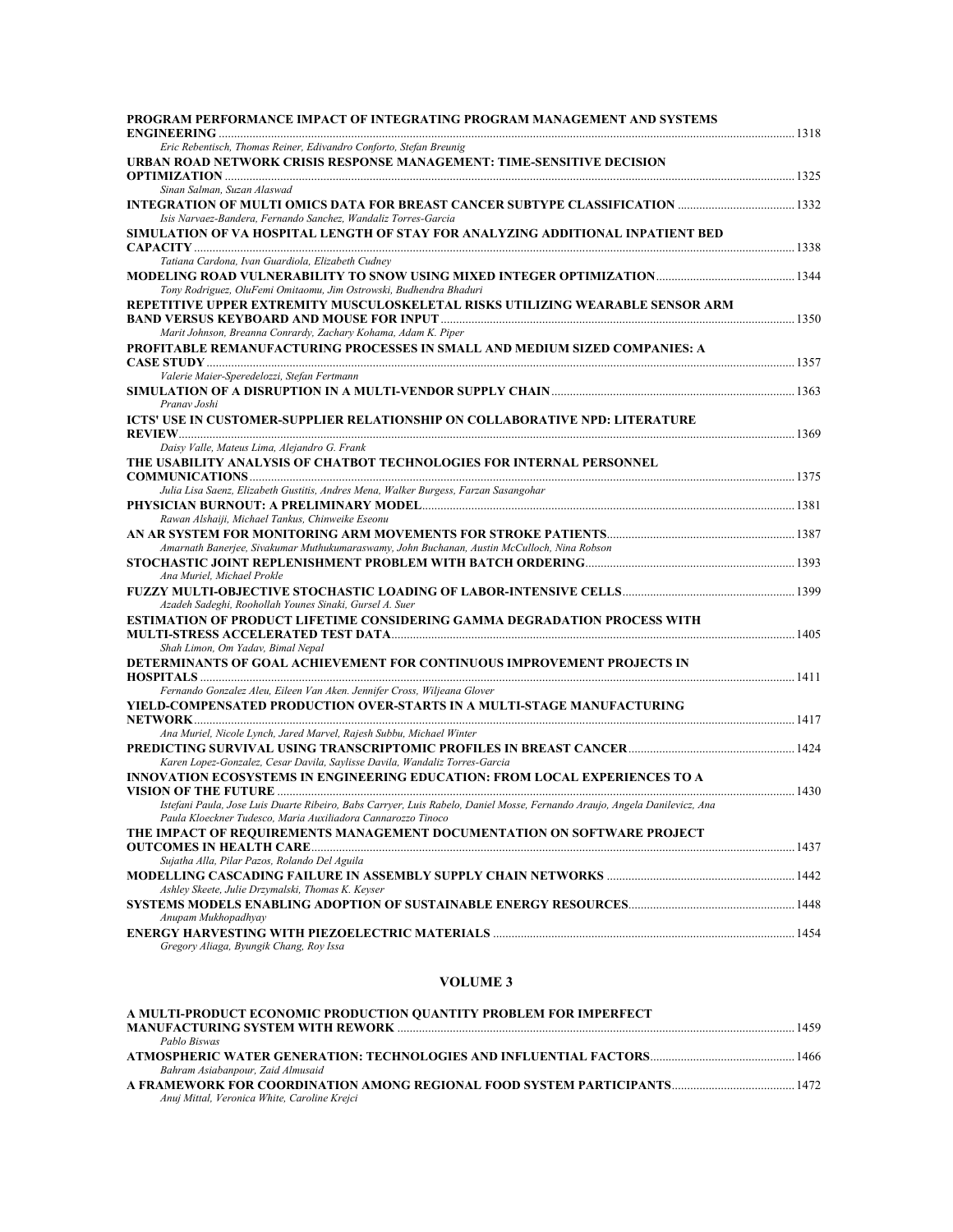| Bhuvanamalini Karaikudi Ramesh, Chinweike Eseonu                                                                                                                          |        |
|---------------------------------------------------------------------------------------------------------------------------------------------------------------------------|--------|
| ANALYSIS OF CAMPUS WIDE PHOTOVOLTAIC SYSTEMS FOR HIGHER EDUCATION INSTITUTIONS                                                                                            |        |
|                                                                                                                                                                           |        |
| Jongsung Lee, Byungik Chang, Kenneth Lietch, Roy Issa<br>A STRATEGY OF RESILIENT SYSTEMS THINKING TO SUSTAIN A LEAN ORGANIZATIONAL                                        |        |
| Waleed Mirdad, Chinweike Eseonu                                                                                                                                           |        |
| PRELIMINARY STUDY OF ANTHROPOMETRIC CONSIDERATIONS OF COMMERCIAL STROLLERS                                                                                                |        |
| Greg Placencia, Sheila Kun                                                                                                                                                |        |
|                                                                                                                                                                           |        |
| Glen Craig, Byungik Chang, Eddie Oh, Kenneth Lietch                                                                                                                       |        |
| Osama Alotaik, Varun Sudhurshun Chellappa, Susan Steadman, Soundar Kumara                                                                                                 |        |
| <b>GENERALIZED DEGRADATION MODEL FOR HEALTH MANAGEMENT OF MISSION CRITICAL</b>                                                                                            |        |
|                                                                                                                                                                           |        |
| Arash Mohammadi, Ali Al-Dulaimi, Amir Asif                                                                                                                                |        |
| <b>IDENTIFICATION OF TRANSCRIPTOMIC PATTERNS FOR ENDOMETRIOSIS CHARACTERIZATION</b>                                                                                       |        |
| Amanda Moreno Hernandez; Wandaliz Torres-Garcia                                                                                                                           |        |
| DISCRETE EVENT SIMULATION ON A BASE-MODEL FOR SOLID WASTE SORTING ENTERPRISE IN                                                                                           |        |
| Caio Gamarra, Lays Naomy Gushikem, Camila Guimaraes Hessel, Ari Costa, Daniel Mota                                                                                        |        |
| PRODUCTIVITY IMPROVEMENT AND COST OPTIMIZATION OF SMALL ENTERPRISES WITH LEAN                                                                                             |        |
|                                                                                                                                                                           |        |
| Unmesh Vishwas Tamhankar, Aera LeBoulluec<br>A TWO-STAGE STOCHASTIC PROGRAMMING MODEL FOR PRODUCTION PLANNING IN A KITTING                                                |        |
|                                                                                                                                                                           |        |
| Goutham Ramaraj, Zhengyang Hu, Guiping Hu                                                                                                                                 |        |
| Durward Sobek, Jordan Burt, Amelia Farrier, Jamie Schultz                                                                                                                 |        |
|                                                                                                                                                                           |        |
| Francisco Haces-Fernandez, Hua Li, Alvaro Martinez, David Ramirez                                                                                                         |        |
| CONTROL OF HVAC SYSTEM IN RESIDENTIAL BUILDINGS USING MODEL PREDICTIVE CONTROL:                                                                                           |        |
| Arnab Roy, Lihui Bai                                                                                                                                                      |        |
| THE EFFECT OF VISUAL STIMULUS ON ADVANCED DRIVER ASSISTANCE SYSTEMS IN A REAL                                                                                             |        |
| Xiaonan Yang, Jung Hyup Kim                                                                                                                                               |        |
| EDUCATING FOR HEALTHCARE IMPROVEMENT: THE EFFECTIVENESS OF AN                                                                                                             |        |
|                                                                                                                                                                           |        |
| Durward Sobek, Casey Cole                                                                                                                                                 |        |
| Kyoung Yun Kim, Tasnia Reza, Jong Youl Lee                                                                                                                                |        |
|                                                                                                                                                                           |        |
| Behnam Malakooti                                                                                                                                                          |        |
| AN ECONOMIC FRAMEWORK FOR ADAPTIVE WASTEWATER REUSE FOR FUTURE CROP<br><b>PRODUCTION SUSTAINABILITY </b>                                                                  | . 1584 |
| Jaime Cantu, Mario Beruvides, Clifford Felder                                                                                                                             |        |
|                                                                                                                                                                           |        |
| Alonso Talamantes, Todd Easton<br><b>CAPACITY PLANNING AND PRODUCTION SCHEDULING FOR AIRCRAFT PAINTING OPERATIONS </b> 1595                                               |        |
| Xiangzhen Li, Caroline Krejci, Cameron MacKenzie, John Jackman, Guiping Hu, Charles Hu, Adam Graunke, Gabriel Burnett                                                     |        |
| OPTIMIZATION IN PHARMACEUTICAL SUPPLY CHAIN INVENTORY MANAGEMENT FOR DISASTER                                                                                             |        |
| Jorge Luis Then Cuevas, Maan Z Kokash, Eman A Banimustafa, Lu He, Mohammad Khasawneh                                                                                      |        |
|                                                                                                                                                                           |        |
| Rico Polim, Oianyu Hu, Soundar Kumara                                                                                                                                     |        |
| Fikri Kucuksayacigil, K. Jo Min                                                                                                                                           |        |
|                                                                                                                                                                           |        |
| Byungik Chang, Ken Starcher, Can Aktas, Gerald Chen, Gokhan Egilmez                                                                                                       |        |
| Rico Polim, Breno Gomes, Soundar Kumara                                                                                                                                   |        |
| REMARKS ON ESTIMATING THE REMAINING USEFUL LIFE OF AN ASSET IN THE PRESENCE OF                                                                                            |        |
|                                                                                                                                                                           |        |
| Diana Barraza-Barraza, Victor Tercero-Gomez, Mario Beruvides, Alvaro Cordero-Franco<br>BATCH ORDER PICKING IN A DENSE STORAGE SYSTEM WITH ITEM LOCATION UNCERTAINTY  1637 |        |
| Mohamed Awwad, Jennifer Pazour                                                                                                                                            |        |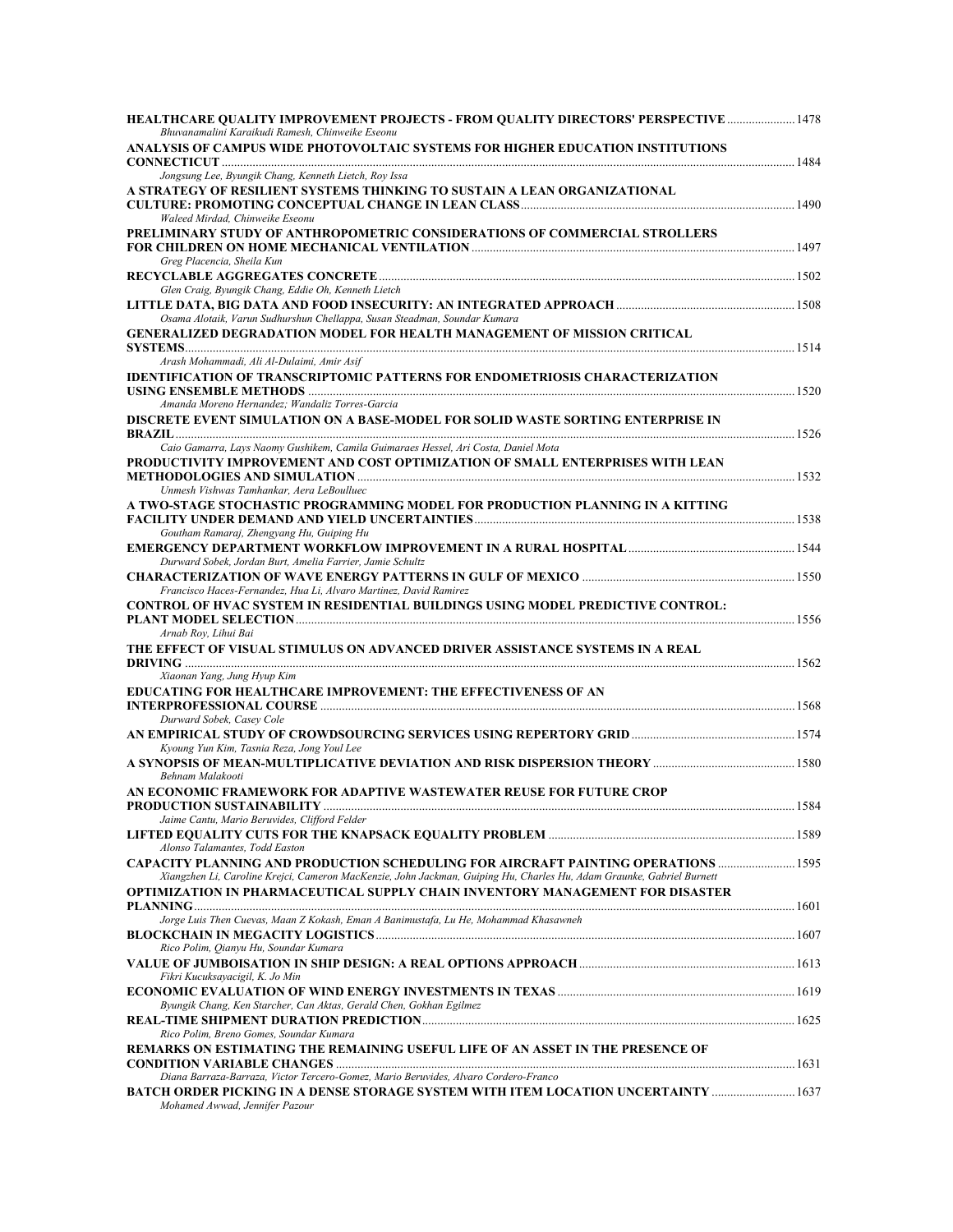| A MCDA FOR SELECTING PHOTOVOLTAIC SYSTEM IN A CARIBBEAN COUNTRY……………………………………………… 1643                                                                           |  |
|------------------------------------------------------------------------------------------------------------------------------------------------------------------|--|
| Katherine Pena, Itzel Sosa, Dileika Suero, Pedro Cruz-Dilone, Juan Faxas                                                                                         |  |
| LuAnn Carpenter, Tom Devall                                                                                                                                      |  |
| A DYNAMIC NEGOTIATION MECHANISM FOR COLLABORATION PRICE IN COLLABORATIVE<br>Ibrahim Yilmaz, Sang Won Yoon                                                        |  |
| EVALUATION OF DIFFERENT FORKLIFT BATTERY SYSTEMS USING STATISTICAL ANALYSIS AND                                                                                  |  |
| Abdulhameed Al-Shaebi, Husam Dauod, Sang Won Yoon, Joseph Weiss<br>PREDICTING PATIENTS' OUTCOMES FOLLOWING ABDOMINAL WALL RECONSTRUCTION                         |  |
|                                                                                                                                                                  |  |
| Danika Dorris, Anahita Khojandi, Bruce Ramshaw                                                                                                                   |  |
| Mateus Lima, Arthur Marcon, Marcia Echeveste, Giuliano Almeida Marodin, Alejandro German Frank                                                                   |  |
| A MACHINE LEARNING MODEL FOR MEDICAL IMAGE RECOGNITION USING TEXTURE-BASED                                                                                       |  |
| Haifeng Wang, Sang Won Yoon                                                                                                                                      |  |
| Mohammadhossein Amini, Shing Chang                                                                                                                               |  |
| DYNAMIC SINGLE AND MULTI-PRODUCT LOT SIZING WITH REMANUFACTURING WITH BACKLOG  1691<br>Mohammadsadegh Mikaeili, Mohammed Aladeemy, Husam Dauod, Nagendra Nagarur |  |
| A PREDICTIVE MODEL TO ESTIMATE THE FDA'S DECISION TIME FOR MEDICAL DEVICE                                                                                        |  |
| Lace Hernandez, Lourdes A. Medina, Saylisse Davila                                                                                                               |  |
| IMPROVING APPOINTMENT SCHEDULING IN OUTPATIENT INFUSION CENTERS: A CASE STUDY 1703<br>Mohammed Aladeemy, Amy Booth, Srikanth Poranki, Mohammad Khasawneh         |  |
| A MATHEMATICAL PROGRAMMING APPROACH FOR RELOCATION PLANNING OF DATA CENTERS  1709<br>Mohammed Aladeemy, Linda Adwan, Srikanth Poranki, Mohammad Khasawneh        |  |
| Ridvan Aydin, Adam Brown, Fazleena Badurdeen, Ali Ammar                                                                                                          |  |
| SYSTEMATIC REVIEW OF OPPORTUNITIES TO IMPROVE OUTPATIENT APPOINTMENT SYSTEMS  1721<br>Sharan Srinivas, A. Ravi Ravindran                                         |  |
| A CASE STUDY IN THE USE OF BUILDING INFORMATION MODELING AND LEAN TECHNIQUES IN                                                                                  |  |
| Alan Bugg, Wesley Collins<br>A SIMULATION STUDY FOR A HYBRID REGISTRATION MODEL FOR PREOPERATIVE PATIENTS  1733                                                  |  |
| Asala Erekat, Rawan Najar, Sarah Lam, Michael Gonfiantini, Gregory Servis                                                                                        |  |
| Zachary Soto, Lourdes A. Medina, Ismael Garcia<br>INTEGRATION OF BINDER JET ADDITIVE MANUFACTURING TECHNOLOGY INTO THE METAL                                     |  |
|                                                                                                                                                                  |  |
| Paul Lynch, Chitralekha Beniwal, Joe Wilck<br><b>COOPERATIVE PROBLEM SOLVING AND STUDENT'S PREFERENCE FOR ADAPTION OR</b>                                        |  |
|                                                                                                                                                                  |  |
| Curt Friedel, Matt Spindler, Natalie Cherbaka<br>ASSESSING ORGANIZATIONAL CULTURE AND EMPLOYEE SATISFACTION AT A HEALTHCARE                                      |  |
|                                                                                                                                                                  |  |
| Paola Grijalva, Chinweike Eseonu                                                                                                                                 |  |
| Paul Lynch, Joe Wilck, Elena Joshi<br>MODELING TOUCHSCREEN PINCH AND SPREAD GESTURES IN A COMPUTATIONAL COGNITIVE                                                |  |
|                                                                                                                                                                  |  |
| Heejin Jeong, Yili Liu                                                                                                                                           |  |
| Richard Burgess, Mario Beruvides                                                                                                                                 |  |
| DEVELOPING A BIG DATA/ANALYTICS PROJECT: A CASE STUDY IN THE AUTO INDUSTRY<br>Gabriel Cordeiro, Fernando Deschamps, Edson Pinheiro de Lima                       |  |
| Louisi Francis Moura, Fernanda Treinta, Edson Pinheiro de Lima, Fernando Deschamps, Eileen Van Aken; Sergio Eduardo                                              |  |
| Gouvea da Costa                                                                                                                                                  |  |
| Ayca Erdogan, Sandeep Kannan, Cheng Cheng                                                                                                                        |  |
| Corey Kiassat, Casey Miller<br><b>COMPARING COMPETENCIES FOR THE DEVELOPMENT OF ENGINEERS AND SYSTEMS ENGINEERS  1807</b>                                        |  |
| Clifford Whitcomb, Rabia Khan<br>Mayra Mendez Pinero, Ryan Aybar-Chavier, Lourdes A. Medina-Aviles, Paul M. Hernandez-Quinones                                   |  |
|                                                                                                                                                                  |  |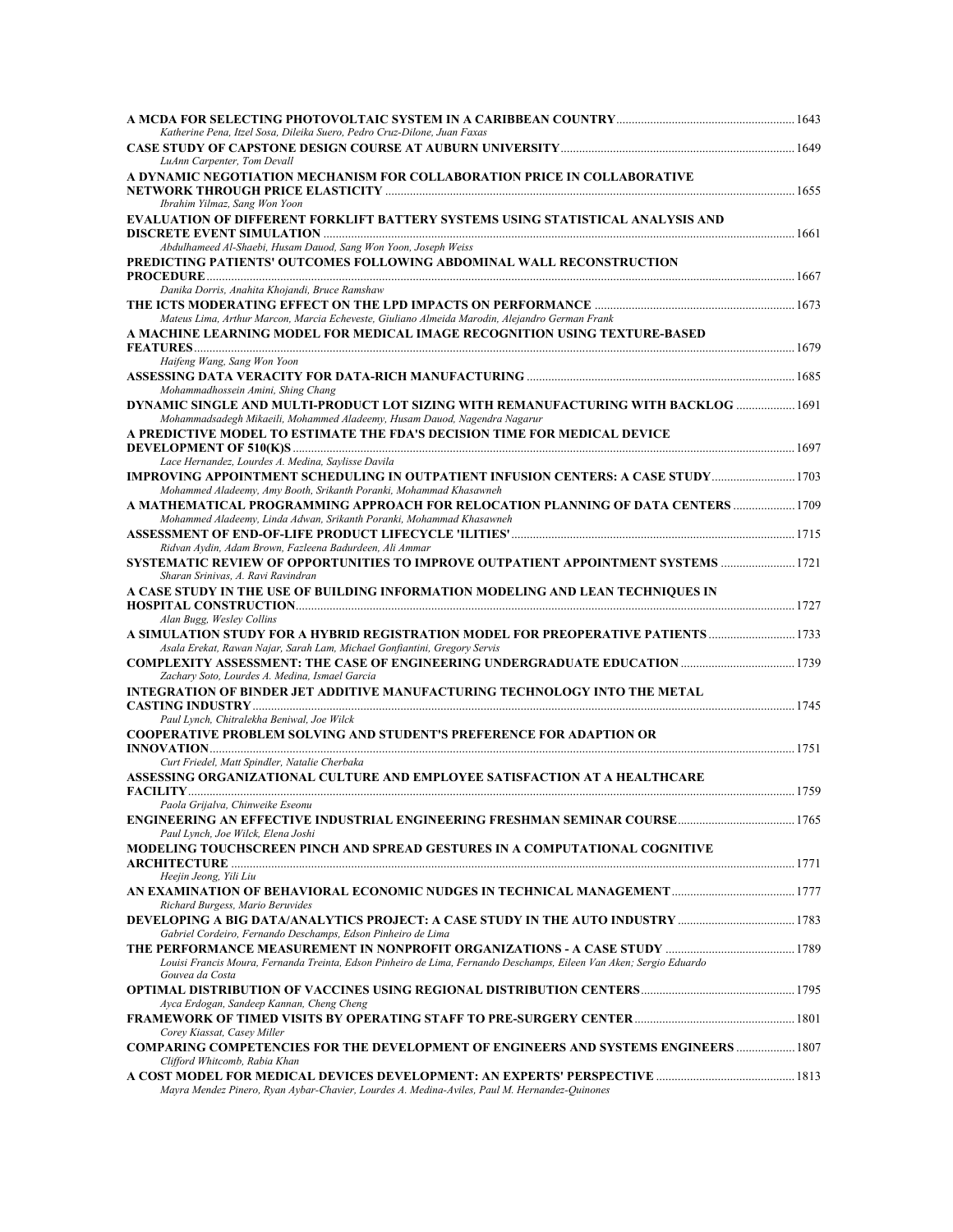| Abdulrahman Shamsan, Faisal Aqlan, Ryan Markle                                                                                                              |  |
|-------------------------------------------------------------------------------------------------------------------------------------------------------------|--|
| Mayra Mendez Pinero, Yolianna Hernandez-Torres, Efrain Santiago-Garcia<br>Suresh Daravath, Edmund Burke, Huitian Lu, Paul Weist                             |  |
| <b>IMPROVING E-COMMERCE ORDER FULFILLMENT FOR PEAK TIMES VIA INCORPORATING</b>                                                                              |  |
| Yada Zhu, Brian Quanz, Ali Koc, Ajay Deshpande, Xuan Liu, Yingjie Li, L. Cao, A. Hampapur, C. Milite, M. Desimone, R. Tan                                   |  |
| Aditya Gandhi, Satakshi Tiwari, Christie Nelson                                                                                                             |  |
| MD Sarder, Seyedmohsen Hosseini, David Holt                                                                                                                 |  |
| PRODUCTION PLANNING OF A THREE-ECHELON SUPPLY CHAIN WITH INFORMATION SHARING  1853<br>Maryam Nikouei-Mehr, Lizhi Wang, Guiping Hu                           |  |
| Mateus Lima, Mauro Enrique Carozzo Todaro                                                                                                                   |  |
| Lubna Al-Nasser, Susan Lu, Mehmet Fatih Yildirim                                                                                                            |  |
| John Jackman, Jocelyn Chay, Matthew Frank, Frank Peters                                                                                                     |  |
| NON-DESTRUCTIVE OUALITY ASSESSMENT OF 3D-BIOFABRICATED CONSTRUCTS USING                                                                                     |  |
| Lokesh Karthik Narayanan, Binil Starly, Rohan Shirwaiker                                                                                                    |  |
| Pranav Joshi, Lida Haghnegahdar, Zarin Anika                                                                                                                |  |
| ESTIMATION OF GEOMETRIC BROWNIAN MOTION PARAMETERS FOR OIL PRICE ANALYSIS  1888<br>Jakob Croghan, John Jackman, K. Jo Min                                   |  |
| Abhishake Kundu, Timothy Matis                                                                                                                              |  |
| PREDICTING EMERGENCY DEPARTMENT VISITS AMONG PATIENTS RECEIVING PRIMARY CARE                                                                                |  |
| Mandana Rezaeiahari, Srikanth Poranki, Mohammad Khasawneh<br>PROMOTING THE ASSESSMENT OF UNIVERSITY'S INNOVATION AND ENTREPRENEURSHIP                       |  |
| Mervin Reyes, Alejandro Garcia, Lourdes A. Medina, Moraima De Hoyos,                                                                                        |  |
| <b>COLLABORATIVE FILTERING USING DENOISING AUTO-ENCODERS FOR MARKET BASKET DATA 1912</b><br>Andres G. Abad, Luis Ignacio Reyes Castro                       |  |
| Farnaz Ghazi Nezami, Yair Obregon Cortes                                                                                                                    |  |
| INNOVATION MANAGEMENT SYSTEM BASED ON PERFORMANCE DRIVERS: A STUDY APPLIED TO                                                                               |  |
| Angela Danilevicz, Cristian Correa                                                                                                                          |  |
| Frank Ciarallo, Kerry Ward, Raymond Hill                                                                                                                    |  |
| Francisco Torres Diaz, Hiram Moya, Doug Timmer                                                                                                              |  |
| Julienne Deynes Aviles, Sabrina Sierra Pagan, Maria Hernandez Cancel, Elizabeth Ayala Medina, Lourdes A. Medina Aviles                                      |  |
| OPTIMIZING OUTPATIENT ACCESS CENTER STAFFING USING DISCRETE EVENT SIMULATION: A                                                                             |  |
| Asala Erekat, Abdulhameed Al-Shaebi, Amro Khasawneh, Abdulrahman Alhaider, Mohammad Khasawneh                                                               |  |
| Jeffrey Guion, Mark Reith                                                                                                                                   |  |
| David Greenslade, Christian Salmon                                                                                                                          |  |
| MEDICAL DEVICE DEVELOPMENT: PRODUCT DEFINITION PROCESS ORDER AND INTERACTIONS                                                                               |  |
| Jessica Gonzalez, Alexa Gutierrez, Timothy Sitorus, Julienne Deynes, Lourdes A. Medina                                                                      |  |
| Busra Keles, Ella Steins, Murat Erkoc                                                                                                                       |  |
| Dusan Sormaz, Alejandro Romero Montoya, Brian Williams, Joseph Weiser, Esteban Rodriguez                                                                    |  |
| INVERSE PROBABILITY OF TREATMENT WEIGHTING FOR STATE TRANSITION MODELING FOR                                                                                |  |
| Nilabh Ohol, Aera LeBoulluec, Victoria Chen, Li Zeng, Jay Rosenberger, Robert Gatchel<br>ARRHYTHMIA DETECTION USING DISTRIBUTED IMAGE PROCESSING AND HYBRID |  |
| Amirhosein Gholami, Mohammad Khasawneh                                                                                                                      |  |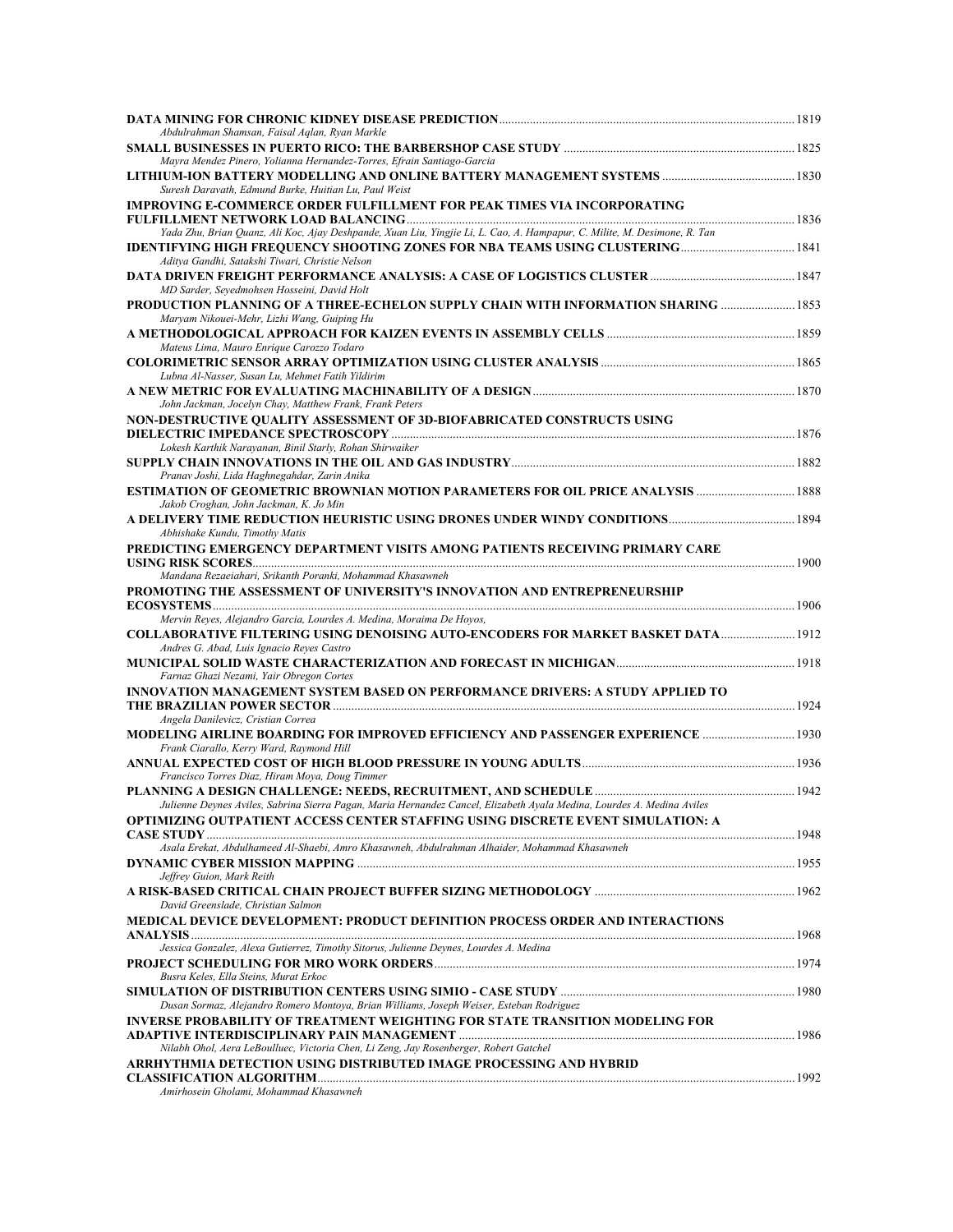| PROTECTING CRITICAL INFRASTRUCTURE: APPLYING HIGH RELIABILITY THEORY TO ADVANCE<br>ORGANIZATIONAL RESILIENCE                                                                                                                                                    |       |
|-----------------------------------------------------------------------------------------------------------------------------------------------------------------------------------------------------------------------------------------------------------------|-------|
| Amin Gharehyakheh, Janice Tolk, Stephen Fritts, Jaime Cantu                                                                                                                                                                                                     |       |
| Kalie Sawyer, Michael Irwin                                                                                                                                                                                                                                     |       |
| Huiyang Li, Haya Salah                                                                                                                                                                                                                                          |       |
| ECONOMIC DECISION MAKING FOR PROJECTS UNDER HIGH VOLATILITY …………………………………………………………………2015<br>K. Jo Min, John Jackman, Michelle Zugg                                                                                                                             |       |
| ASSESSMENT ALGORITHM TO REDUCE PREVENTABLE DIABETES HOSPITALIZATIONS IN SOUTH                                                                                                                                                                                   | .2021 |
| Hiram Moya, Blanca Moya<br>SELECTION OF CT SCANNERS USING ANALYTIC HIERARCHY PROCESS AND MONTE CARLO                                                                                                                                                            | 2027  |
| Abdulrahman Shamsan, Faisal Aglan, Ana'am Alzu'bi<br>INCREASING THE EFFECTIVENESS OF THE NON-PROFIT SECTOR THROUGH VIRTUALIZATION A                                                                                                                             | .2033 |
| Mark Fox, Lauren Howe<br>THE POLISGNOSIS PROJECT ENABLING THE COMPUTATIONAL ANALYSIS OF CITY                                                                                                                                                                    |       |
| Mark Fox                                                                                                                                                                                                                                                        |       |
| Siim Koppel, Shing I. Chang                                                                                                                                                                                                                                     |       |
| Heejin Jeong, Yili Liu<br>PROCESS MONITORING OF FRICTION STIR BLIND RIVETING FOR LIGHTWEIGHT MATERIALS 2057<br>Weihong Guo, Jingyu Chen, Shenghan Guo, Jingjing Li                                                                                              |       |
| A NOVEL APPROACH TO IMPROVE SERVICE AND SOFTWARE SYSTEMS USING ENHANCED                                                                                                                                                                                         | .2063 |
| Aileen Tapia, Oscar Mondragon, Bill Tseng, Valeria Chavira, Gina Moreno, Maria Del Carmen Villaverde Mayorga<br>IMPROVING FLEET READINESS: A CASE STUDY UTILIZING THE AIRSPEED METHODOLOGY……………………………2069<br>David Englehart, Daniel Zalewski, Kellie Schneider |       |
| ASSESSMENT OF PATIENT SATISFACTION AND EXPERIENCE THROUGH CORRELATION ANALYSIS                                                                                                                                                                                  |       |
| Maziar Lotfizadehdehkordi, Shengyong Wang, Kellie Slusher, Joyce Taylor                                                                                                                                                                                         |       |
| Alaa Alghwiri, Shengyong Wang, Jared Coleman                                                                                                                                                                                                                    |       |
| Alaa Alghwiri, Shengyong Wang, Jared Coleman<br>AN OPTIMIZATION FRAMEWORK FOR A MULTI-OBJECTIVE OMNI-CHANNEL ORDER FULFILMENT                                                                                                                                   | .2093 |
| <b>PROBLEM</b><br>Ali Koc, Brian Quanz, Ajay Deshpande, Xuan Liu, Yada Zhu, Yingjie Li, Michael Desimone, Arun Hampapur, Christopher Milite,<br>Raymond Tan                                                                                                     |       |
| David Cochran, Behin Elahi, Tony Spurlock                                                                                                                                                                                                                       |       |
| Jonisha Pollard, Mahiyar Nasarwanji, Jessica Merrill                                                                                                                                                                                                            |       |
| Min Kang, Mark Reith                                                                                                                                                                                                                                            |       |
| Mandana Rezaeiahari, Linda Adwan, Mohammad Khasawneh                                                                                                                                                                                                            |       |
| INTEGRATION OF PRODUCTION SYSTEMS IN SMALL AND MEDIUM SIZED COMPANIES: CREATING<br>Deniz Sahin, Emmanuel Enevo                                                                                                                                                  |       |
| Nelson King, Raja Jayaraman                                                                                                                                                                                                                                     |       |
| OPTIMIZATION OF BIOFUEL FEEDSTOCK CONSIDERING DIFFERENT LAND COVERED SCENARIOS<br>Ana Cram, Jose Espiritu, Heidi Taboada                                                                                                                                        |       |
| Wenfei Shen, Maryam Soltanpour Gharibdousti, Mandana Rezaeiahari, Mohammad Khasawneh                                                                                                                                                                            |       |
| Heizel Rosado, Saylisse Davila                                                                                                                                                                                                                                  |       |
| Saylisse Davila, Xaimarie Hernandez-Cruz, Norbert Franqui                                                                                                                                                                                                       |       |
| Saylisse Davila, Norbert Franqui, Xaimarie Hernandez                                                                                                                                                                                                            |       |
| John Richards, Jed Richards, Hardin Cosner, Christian Merrick, Andrew Matos, Curran Reuschlein                                                                                                                                                                  |       |